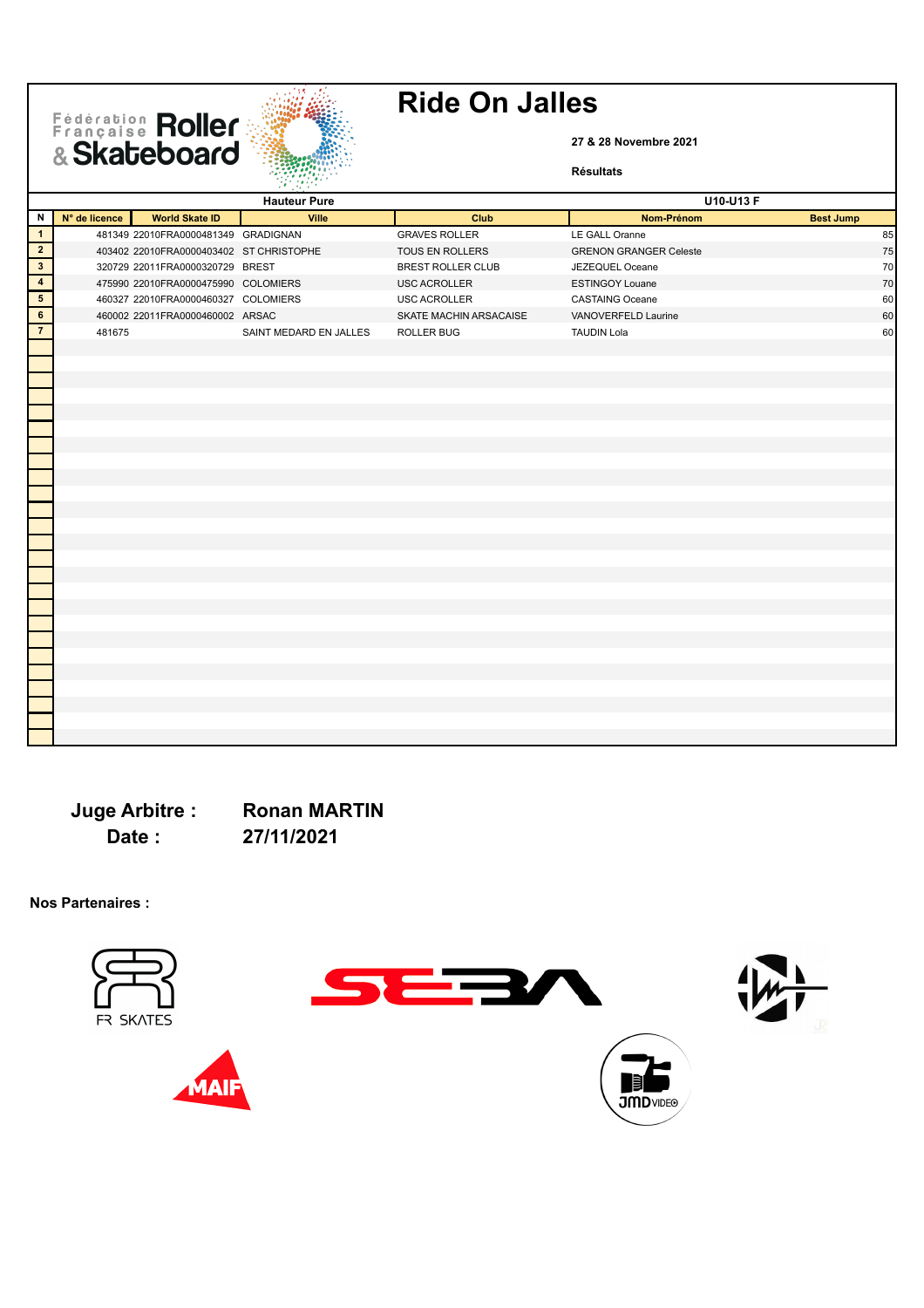**27 & 28 Novembre 2021** 

**Résultats**

|                         |               |                                         | ing profil                                       |                                                        |                        |                  |
|-------------------------|---------------|-----------------------------------------|--------------------------------------------------|--------------------------------------------------------|------------------------|------------------|
|                         |               |                                         | <b>Hauteur Pure</b>                              |                                                        | U10-U13 M              |                  |
| N                       | N° de licence | <b>World Skate ID</b>                   | Ville                                            | Club                                                   | Nom-Prénom             | <b>Best Jump</b> |
| $\blacksquare$          |               | 420885 12010FRA0000420885 ARSAC         |                                                  | SKATE MACHIN ARSACAISE                                 | <b>MARCHAL Esteban</b> | 90               |
| $\overline{\mathbf{2}}$ |               | 398515 12011FRA0000398515 ST CHRISTOPHE |                                                  | TOUS EN ROLLERS                                        | <b>CHEVILLON Luis</b>  | 85               |
| $\overline{\mathbf{3}}$ |               | 463179 12012FRA0000463179 ST CHRISTOPHE |                                                  | TOUS EN ROLLERS                                        | <b>DUBOIS Timeo</b>    | 70               |
| $\overline{\mathbf{4}}$ |               | 490776 12011FRA0000490776 ARSAC         |                                                  | SKATE MACHIN ARSACAISE                                 | LE NOUAILLE Ethan      | 60               |
| $\overline{\mathbf{4}}$ |               |                                         | 482451 12010FRA0000482451 SAINT MEDARD EN JALLES | ROLLER BUG                                             | ZIMMER Aurelien        | 60               |
| $\overline{4}$          |               | 455267 12011FRA0000455267 BERTHECOURT   |                                                  | Office de la Jeunesse, des Sports et des CHEKIR Yacine |                        | 60               |
|                         |               |                                         |                                                  |                                                        |                        |                  |
|                         |               |                                         |                                                  |                                                        |                        |                  |
|                         |               |                                         |                                                  |                                                        |                        |                  |
|                         |               |                                         |                                                  |                                                        |                        |                  |
|                         |               |                                         |                                                  |                                                        |                        |                  |
|                         |               |                                         |                                                  |                                                        |                        |                  |
|                         |               |                                         |                                                  |                                                        |                        |                  |
|                         |               |                                         |                                                  |                                                        |                        |                  |
|                         |               |                                         |                                                  |                                                        |                        |                  |
|                         |               |                                         |                                                  |                                                        |                        |                  |
|                         |               |                                         |                                                  |                                                        |                        |                  |
|                         |               |                                         |                                                  |                                                        |                        |                  |
|                         |               |                                         |                                                  |                                                        |                        |                  |
|                         |               |                                         |                                                  |                                                        |                        |                  |
|                         |               |                                         |                                                  |                                                        |                        |                  |
|                         |               |                                         |                                                  |                                                        |                        |                  |
|                         |               |                                         |                                                  |                                                        |                        |                  |
|                         |               |                                         |                                                  |                                                        |                        |                  |
|                         |               |                                         |                                                  |                                                        |                        |                  |
|                         |               |                                         |                                                  |                                                        |                        |                  |
|                         |               |                                         |                                                  |                                                        |                        |                  |
|                         |               |                                         |                                                  |                                                        |                        |                  |
|                         |               |                                         |                                                  |                                                        |                        |                  |
|                         |               |                                         |                                                  |                                                        |                        |                  |
|                         |               |                                         |                                                  |                                                        |                        |                  |
|                         |               |                                         |                                                  |                                                        |                        |                  |
|                         |               |                                         |                                                  |                                                        |                        |                  |

**Date : 27/11/2021**

Fédération Roller

**Juge Arbitre : Ronan MARTIN**

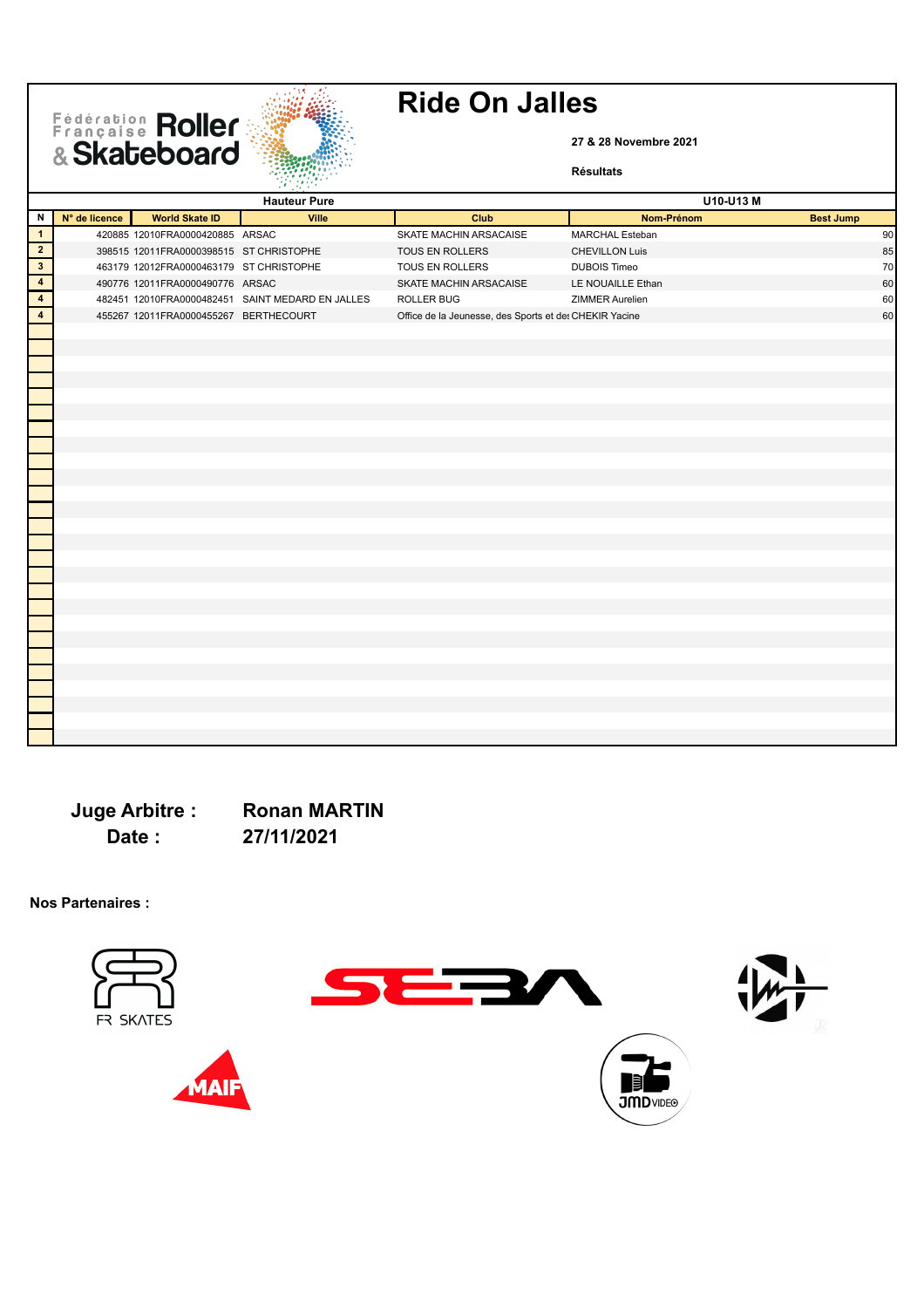**27 & 28 Novembre 2021** 

**Résultats**

|                         |               |                                         | MANA PARTIES<br>PARTIES EST                      |                          |                         |                  |
|-------------------------|---------------|-----------------------------------------|--------------------------------------------------|--------------------------|-------------------------|------------------|
|                         |               |                                         | <b>Hauteur Pure</b>                              |                          |                         | U14-U16 F        |
| N                       | N° de licence | <b>World Skate ID</b>                   | Ville                                            | Club                     | Nom-Prénom              | <b>Best Jump</b> |
| $\overline{1}$          |               |                                         | 341219 22008FRA0000341219 SAINT MEDARD EN JALLES | ROLLER BUG               | MILETTO Aude            | 100              |
| $\overline{2}$          |               | 333055 22008FRA0000333055 ST CHRISTOPHE |                                                  | TOUS EN ROLLERS          | <b>CAMPEAS Nina</b>     | 95               |
| $\overline{\mathbf{3}}$ |               | 465432 22009FRA0000465432 GRADIGNAN     |                                                  | <b>GRAVES ROLLER</b>     | PUJOL ARBAUDIE Zoe      | 85               |
| $\overline{\mathbf{4}}$ |               | 440037 22008FRA0000440037 GRADIGNAN     |                                                  | <b>GRAVES ROLLER</b>     | <b>BELLANGER Emilie</b> | 85               |
| $5\phantom{.0}$         |               | 301279 22009FRA0000301279 BREST         |                                                  | <b>BREST ROLLER CLUB</b> | JEZEQUEL Clara          | 75               |
| $\bf 6$                 |               | 421649 22009FRA0000421649 ARSAC         |                                                  | SKATE MACHIN ARSACAISE   | LOPEZ Chiara            | 70               |
|                         |               |                                         |                                                  |                          |                         |                  |
|                         |               |                                         |                                                  |                          |                         |                  |
|                         |               |                                         |                                                  |                          |                         |                  |
|                         |               |                                         |                                                  |                          |                         |                  |
|                         |               |                                         |                                                  |                          |                         |                  |
|                         |               |                                         |                                                  |                          |                         |                  |
|                         |               |                                         |                                                  |                          |                         |                  |
|                         |               |                                         |                                                  |                          |                         |                  |
|                         |               |                                         |                                                  |                          |                         |                  |
|                         |               |                                         |                                                  |                          |                         |                  |
|                         |               |                                         |                                                  |                          |                         |                  |
|                         |               |                                         |                                                  |                          |                         |                  |
|                         |               |                                         |                                                  |                          |                         |                  |
|                         |               |                                         |                                                  |                          |                         |                  |
|                         |               |                                         |                                                  |                          |                         |                  |
|                         |               |                                         |                                                  |                          |                         |                  |
|                         |               |                                         |                                                  |                          |                         |                  |
|                         |               |                                         |                                                  |                          |                         |                  |
|                         |               |                                         |                                                  |                          |                         |                  |
|                         |               |                                         |                                                  |                          |                         |                  |
|                         |               |                                         |                                                  |                          |                         |                  |
|                         |               |                                         |                                                  |                          |                         |                  |
|                         |               |                                         |                                                  |                          |                         |                  |
|                         |               |                                         |                                                  |                          |                         |                  |
|                         |               |                                         |                                                  |                          |                         |                  |
|                         |               |                                         |                                                  |                          |                         |                  |

**Date : 27/11/2021**

Fédération Roller

**Juge Arbitre : Ronan MARTIN**

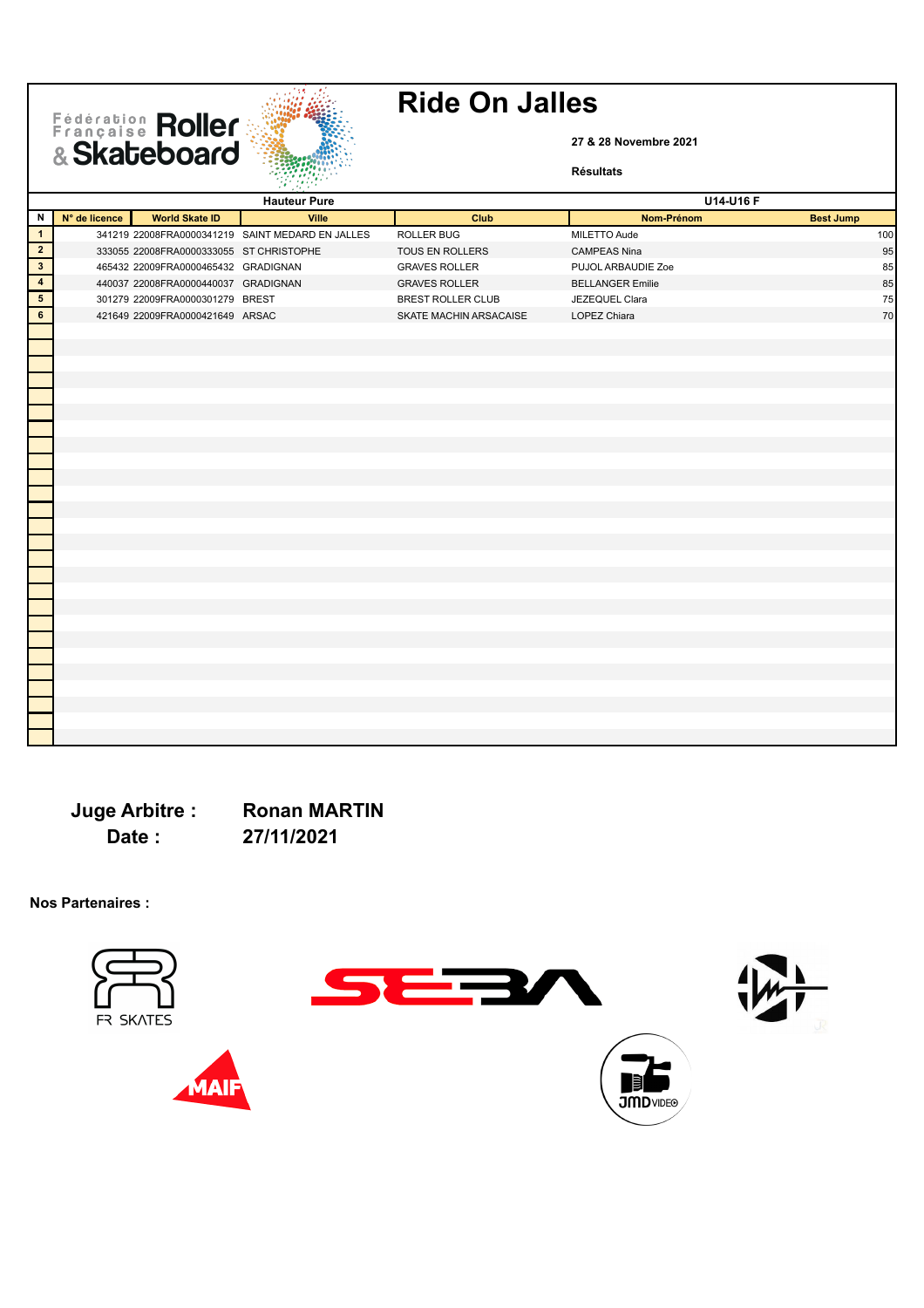# Fédération Roller



## **Ride On Jalles**

**27 & 28 Novembre 2021** 

**Résultats**

|               |                       | <b>Hauteur Pure</b> |                                                                                                                                                                                                                                                                                                                                                                                                                                                                                                                                                                                                                                                                                          | U14-U16 M                     |                                                                                                                         |
|---------------|-----------------------|---------------------|------------------------------------------------------------------------------------------------------------------------------------------------------------------------------------------------------------------------------------------------------------------------------------------------------------------------------------------------------------------------------------------------------------------------------------------------------------------------------------------------------------------------------------------------------------------------------------------------------------------------------------------------------------------------------------------|-------------------------------|-------------------------------------------------------------------------------------------------------------------------|
| N° de licence | <b>World Skate ID</b> | Ville               | Club                                                                                                                                                                                                                                                                                                                                                                                                                                                                                                                                                                                                                                                                                     | Nom-Prénom                    | <b>Best Jump</b>                                                                                                        |
|               |                       |                     | ROLLEYRE CLUB                                                                                                                                                                                                                                                                                                                                                                                                                                                                                                                                                                                                                                                                            | SERVANT Kylian                | 110                                                                                                                     |
|               |                       |                     | <b>TOUS EN ROLLERS</b>                                                                                                                                                                                                                                                                                                                                                                                                                                                                                                                                                                                                                                                                   | <b>DUBOIS Nolan</b>           | 105                                                                                                                     |
|               |                       |                     | <b>TOUS EN ROLLERS</b>                                                                                                                                                                                                                                                                                                                                                                                                                                                                                                                                                                                                                                                                   | <b>JUGIEAU Bastien</b>        | 100                                                                                                                     |
|               |                       |                     | TROUPE ROLLER MELLOISE                                                                                                                                                                                                                                                                                                                                                                                                                                                                                                                                                                                                                                                                   | JACQ Sonam                    | 100                                                                                                                     |
|               |                       |                     | SKATE MACHIN ARSACAISE                                                                                                                                                                                                                                                                                                                                                                                                                                                                                                                                                                                                                                                                   | <b>LACROIX Paul</b>           | 100                                                                                                                     |
|               |                       |                     | SKATE MACHIN ARSACAISE                                                                                                                                                                                                                                                                                                                                                                                                                                                                                                                                                                                                                                                                   | <b>CHAUSSADE Yanis</b>        | 100                                                                                                                     |
|               |                       |                     | <b>GRAVES ROLLER</b>                                                                                                                                                                                                                                                                                                                                                                                                                                                                                                                                                                                                                                                                     | <b>ROCHE Dimitri</b>          | 95                                                                                                                      |
|               |                       |                     | SKATE MACHIN ARSACAISE                                                                                                                                                                                                                                                                                                                                                                                                                                                                                                                                                                                                                                                                   | <b>GOMEZ Esteve</b>           | 90                                                                                                                      |
|               |                       |                     | TOUS EN ROLLERS                                                                                                                                                                                                                                                                                                                                                                                                                                                                                                                                                                                                                                                                          | <b>VIAUD Antonin</b>          | 90                                                                                                                      |
|               |                       |                     | <b>GRAVES ROLLER</b>                                                                                                                                                                                                                                                                                                                                                                                                                                                                                                                                                                                                                                                                     | <b>HELLARD AVALOS Tristan</b> | 80                                                                                                                      |
|               |                       |                     | <b>LEOGLISS</b>                                                                                                                                                                                                                                                                                                                                                                                                                                                                                                                                                                                                                                                                          | CUETO Esteban                 | 80                                                                                                                      |
|               |                       |                     | <b>TOUS EN ROLLERS</b>                                                                                                                                                                                                                                                                                                                                                                                                                                                                                                                                                                                                                                                                   | <b>BERNARDINI Guiliann</b>    | 80                                                                                                                      |
|               |                       |                     |                                                                                                                                                                                                                                                                                                                                                                                                                                                                                                                                                                                                                                                                                          |                               | 80                                                                                                                      |
|               |                       |                     |                                                                                                                                                                                                                                                                                                                                                                                                                                                                                                                                                                                                                                                                                          |                               | 80                                                                                                                      |
|               |                       |                     | SKATE MACHIN ARSACAISE                                                                                                                                                                                                                                                                                                                                                                                                                                                                                                                                                                                                                                                                   | <b>GERMAIN Baptiste</b>       | 70                                                                                                                      |
|               |                       |                     | SPUC PESSAC                                                                                                                                                                                                                                                                                                                                                                                                                                                                                                                                                                                                                                                                              | <b>GERBE Emilien</b>          | 70                                                                                                                      |
|               |                       |                     | ROLLER BUG                                                                                                                                                                                                                                                                                                                                                                                                                                                                                                                                                                                                                                                                               | <b>FRADET Lucas</b>           | 70                                                                                                                      |
|               |                       |                     |                                                                                                                                                                                                                                                                                                                                                                                                                                                                                                                                                                                                                                                                                          |                               |                                                                                                                         |
|               |                       |                     |                                                                                                                                                                                                                                                                                                                                                                                                                                                                                                                                                                                                                                                                                          |                               |                                                                                                                         |
|               |                       |                     |                                                                                                                                                                                                                                                                                                                                                                                                                                                                                                                                                                                                                                                                                          |                               |                                                                                                                         |
|               |                       |                     |                                                                                                                                                                                                                                                                                                                                                                                                                                                                                                                                                                                                                                                                                          |                               |                                                                                                                         |
|               |                       |                     |                                                                                                                                                                                                                                                                                                                                                                                                                                                                                                                                                                                                                                                                                          |                               |                                                                                                                         |
|               |                       |                     |                                                                                                                                                                                                                                                                                                                                                                                                                                                                                                                                                                                                                                                                                          |                               |                                                                                                                         |
|               |                       |                     |                                                                                                                                                                                                                                                                                                                                                                                                                                                                                                                                                                                                                                                                                          |                               |                                                                                                                         |
|               |                       |                     |                                                                                                                                                                                                                                                                                                                                                                                                                                                                                                                                                                                                                                                                                          |                               |                                                                                                                         |
|               |                       |                     |                                                                                                                                                                                                                                                                                                                                                                                                                                                                                                                                                                                                                                                                                          |                               |                                                                                                                         |
|               |                       |                     |                                                                                                                                                                                                                                                                                                                                                                                                                                                                                                                                                                                                                                                                                          |                               |                                                                                                                         |
|               |                       |                     |                                                                                                                                                                                                                                                                                                                                                                                                                                                                                                                                                                                                                                                                                          |                               |                                                                                                                         |
|               |                       |                     |                                                                                                                                                                                                                                                                                                                                                                                                                                                                                                                                                                                                                                                                                          |                               |                                                                                                                         |
|               |                       |                     |                                                                                                                                                                                                                                                                                                                                                                                                                                                                                                                                                                                                                                                                                          |                               |                                                                                                                         |
|               |                       |                     |                                                                                                                                                                                                                                                                                                                                                                                                                                                                                                                                                                                                                                                                                          |                               |                                                                                                                         |
|               |                       |                     | 366058 12008FRA0000366058 Salles<br>420479 12007FRA0000420479 ST CHRISTOPHE<br>343160 12008FRA0000343160 ST CHRISTOPHE<br>365290 12007FRA0000365290 MELLE<br>367679 12009FRA0000367679 ARSAC<br>454141 12007FRA0000454141 ARSAC<br>488547 12008FRA0000488547 GRADIGNAN<br>381090 12008FRA0000381090 ARSAC<br>387878 12008FRA0000387878 ST CHRISTOPHE<br>436716 12009FRA0000436716 GRADIGNAN<br>346651 12008FRA0000346651 Inconnu<br>385636 12008FRA0000385636 ST CHRISTOPHE<br>347263 12009FRA0000347263 BERTHECOURT<br>455213 12009FRA0000455213 BERTHECOURT<br>456212 12009FRA0000456212 ARSAC<br>341835 12009FRA0000341835 PESSAC<br>458880 12009FRA0000458880 SAINT MEDARD EN JALLES |                               | Office de la Jeunesse, des Sports et des BOURNOVILLE Basile<br>Office de la Jeunesse, des Sports et des PERAMIN Ritchie |

**Juge Arbitre : Ronan MARTIN Date : 27/11/2021**

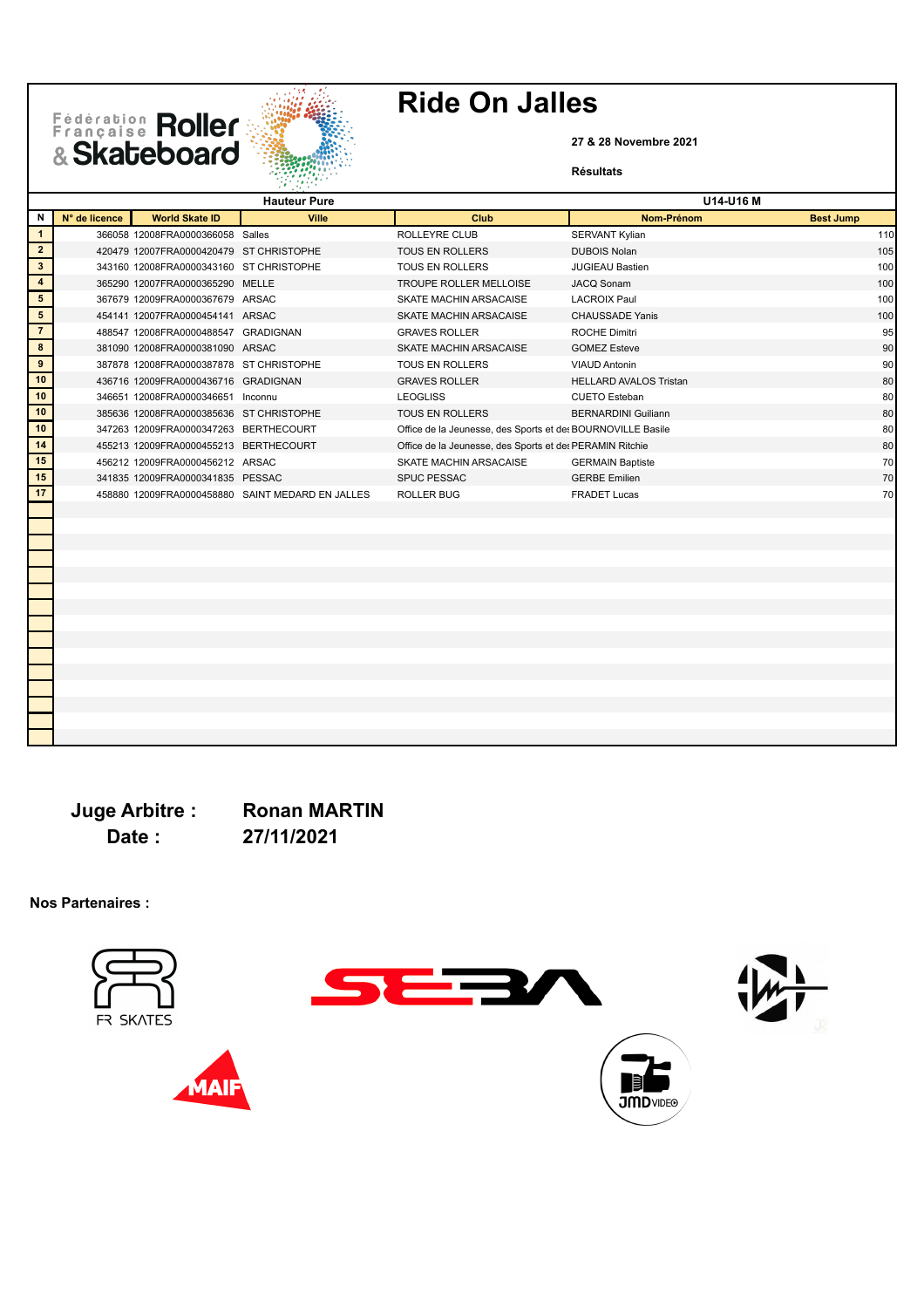**27 & 28 Novembre 2021** 

**Résultats**

|                          |               |                                         | 96 M.H<br><b>Hauteur Pure</b>                    |                          | U17-U19 M         |                  |
|--------------------------|---------------|-----------------------------------------|--------------------------------------------------|--------------------------|-------------------|------------------|
| $\mathbf N$              | N° de licence | <b>World Skate ID</b>                   | Ville                                            | Club                     | Nom-Prénom        | <b>Best Jump</b> |
| $\blacksquare$           |               | 368835 12005FRA0000368835 MELLE         |                                                  | TROUPE ROLLER MELLOISE   | JACQ Tinle        | 134              |
| $\overline{2}$           |               | 304366 12004FRA0000304366 ST CHRISTOPHE |                                                  | TOUS EN ROLLERS          | RABILLARD Joris   | 132              |
| $\overline{\mathbf{3}}$  |               | 445626 12006FRA0000445626 MARANS        |                                                  | LES SAUTERELLES          | POORT NOCQUET Noe | 132              |
| $\overline{\mathbf{4}}$  |               | 315065 12006FRA0000315065 BREST         |                                                  | <b>BREST ROLLER CLUB</b> | ROUDAUT Mael      | 125              |
| $\overline{\phantom{a}}$ |               | 279615 12005FRA0000279615 BREST         |                                                  | <b>BREST ROLLER CLUB</b> | NISSE Lydian      | 115              |
| $\overline{\phantom{a}}$ |               | 383007 12006FRA0000383007 ST CHRISTOPHE |                                                  | TOUS EN ROLLERS          | VIAUD Julien      | 115              |
| $\overline{7}$           |               |                                         | 335358 12005FRA0000335358 SAINT MEDARD EN JALLES | <b>ROLLER BUG</b>        | DUCHASSIN Dorian  | 80               |
|                          |               |                                         |                                                  |                          |                   |                  |
|                          |               |                                         |                                                  |                          |                   |                  |
|                          |               |                                         |                                                  |                          |                   |                  |
|                          |               |                                         |                                                  |                          |                   |                  |
|                          |               |                                         |                                                  |                          |                   |                  |
|                          |               |                                         |                                                  |                          |                   |                  |
|                          |               |                                         |                                                  |                          |                   |                  |
|                          |               |                                         |                                                  |                          |                   |                  |
|                          |               |                                         |                                                  |                          |                   |                  |
|                          |               |                                         |                                                  |                          |                   |                  |
|                          |               |                                         |                                                  |                          |                   |                  |
|                          |               |                                         |                                                  |                          |                   |                  |
|                          |               |                                         |                                                  |                          |                   |                  |
|                          |               |                                         |                                                  |                          |                   |                  |
|                          |               |                                         |                                                  |                          |                   |                  |
|                          |               |                                         |                                                  |                          |                   |                  |
|                          |               |                                         |                                                  |                          |                   |                  |
|                          |               |                                         |                                                  |                          |                   |                  |
|                          |               |                                         |                                                  |                          |                   |                  |
|                          |               |                                         |                                                  |                          |                   |                  |
|                          |               |                                         |                                                  |                          |                   |                  |
|                          |               |                                         |                                                  |                          |                   |                  |
|                          |               |                                         |                                                  |                          |                   |                  |
|                          |               |                                         |                                                  |                          |                   |                  |

**Date : 27/11/2021**

Fédération Roller

**Juge Arbitre : Ronan MARTIN**

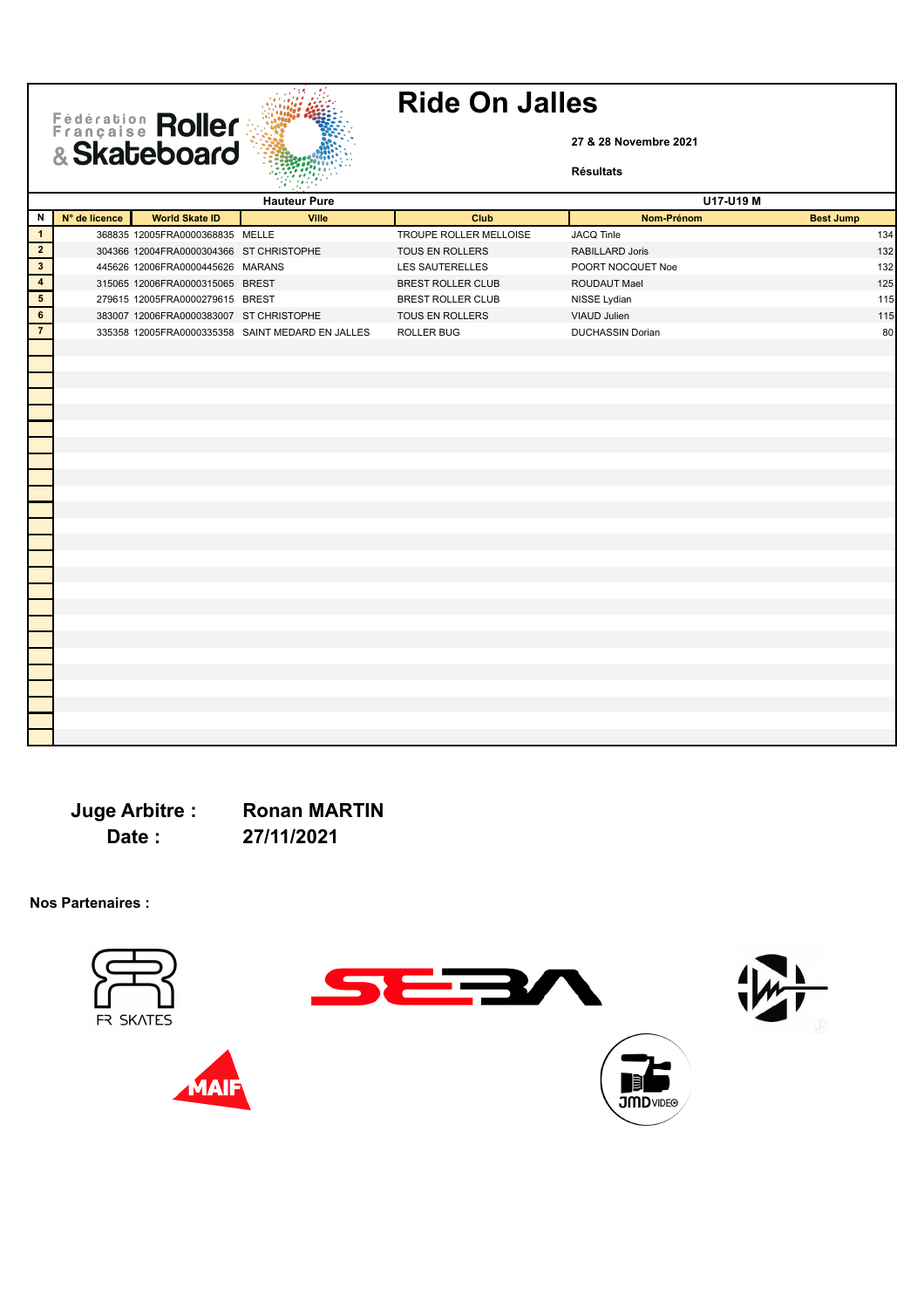# Fédération Roller

## **Ride On Jalles**

**27 & 28 Novembre 2021** 

**Résultats**

|                         |               |                                         | an yankin<br><b>Hauteur Pure</b>                 |                                                 | U17-U19 F Senior F      |                  |
|-------------------------|---------------|-----------------------------------------|--------------------------------------------------|-------------------------------------------------|-------------------------|------------------|
| N                       | N° de licence | <b>World Skate ID</b>                   | Ville                                            | Club                                            | Nom-Prénom              | <b>Best Jump</b> |
| $\blacksquare$          |               | 493182 21997SEN0962067677 BREST         |                                                  | <b>BREST ROLLER CLUB</b>                        | <b>BALDE Awa</b>        | 125              |
| $\overline{2}$          |               | 280770 22004FRA0000280770 COLOMIERS     |                                                  | <b>USC ACROLLER</b>                             | <b>BRIOT Noelie</b>     | 90               |
| $\overline{\mathbf{3}}$ |               |                                         | 501217 22001FRA0000501217 SAINT MEDARD EN JALLES | ROLLER BUG                                      | <b>TURGIS Marie</b>     | 90               |
| $\overline{\mathbf{4}}$ |               | 307060 22002FRA0000307060 ST CHRISTOPHE |                                                  | TOUS EN ROLLERS                                 | <b>BATY Elea</b>        | 90               |
| ${\bf 5}$               |               | 241368 22004FRA0000241368 BREST         |                                                  | <b>BREST ROLLER CLUB</b>                        | <b>RIVOALEN Klervi</b>  | 85               |
| $\bf 6$                 |               | 281764 22004FRA0000281764 LA GUIERCHE   |                                                  | ROLLER MAINE COEUR DE SARTHE JEANDEL Maeve      |                         | 80               |
| $\bf 6$                 |               | 328791 22003FRA0000328791 LA GUIERCHE   |                                                  | ROLLER MAINE COEUR DE SARTHE BERTHE Marie Alice |                         | 80               |
| $\bf8$                  |               | 242773 22004FRA0000242773 BREST         |                                                  | <b>BREST ROLLER CLUB</b>                        | <b>APPRIOU Floriane</b> | 70               |
| 9                       |               | 322545 22006FRA0000322545 BREST         |                                                  | BREST ROLLER CLUB                               | LE GAC Margaux          | 60               |
|                         |               |                                         |                                                  |                                                 |                         |                  |
|                         |               |                                         |                                                  |                                                 |                         |                  |
|                         |               |                                         |                                                  |                                                 |                         |                  |
|                         |               |                                         |                                                  |                                                 |                         |                  |
|                         |               |                                         |                                                  |                                                 |                         |                  |
|                         |               |                                         |                                                  |                                                 |                         |                  |
|                         |               |                                         |                                                  |                                                 |                         |                  |
|                         |               |                                         |                                                  |                                                 |                         |                  |
|                         |               |                                         |                                                  |                                                 |                         |                  |
|                         |               |                                         |                                                  |                                                 |                         |                  |
|                         |               |                                         |                                                  |                                                 |                         |                  |
|                         |               |                                         |                                                  |                                                 |                         |                  |
|                         |               |                                         |                                                  |                                                 |                         |                  |
|                         |               |                                         |                                                  |                                                 |                         |                  |
|                         |               |                                         |                                                  |                                                 |                         |                  |
|                         |               |                                         |                                                  |                                                 |                         |                  |
|                         |               |                                         |                                                  |                                                 |                         |                  |
|                         |               |                                         |                                                  |                                                 |                         |                  |
|                         |               |                                         |                                                  |                                                 |                         |                  |
|                         |               |                                         |                                                  |                                                 |                         |                  |
|                         |               |                                         |                                                  |                                                 |                         |                  |
|                         |               |                                         |                                                  |                                                 |                         |                  |
|                         |               |                                         |                                                  |                                                 |                         |                  |

**Date : 27/11/2021**

**Juge Arbitre : Ronan MARTIN**

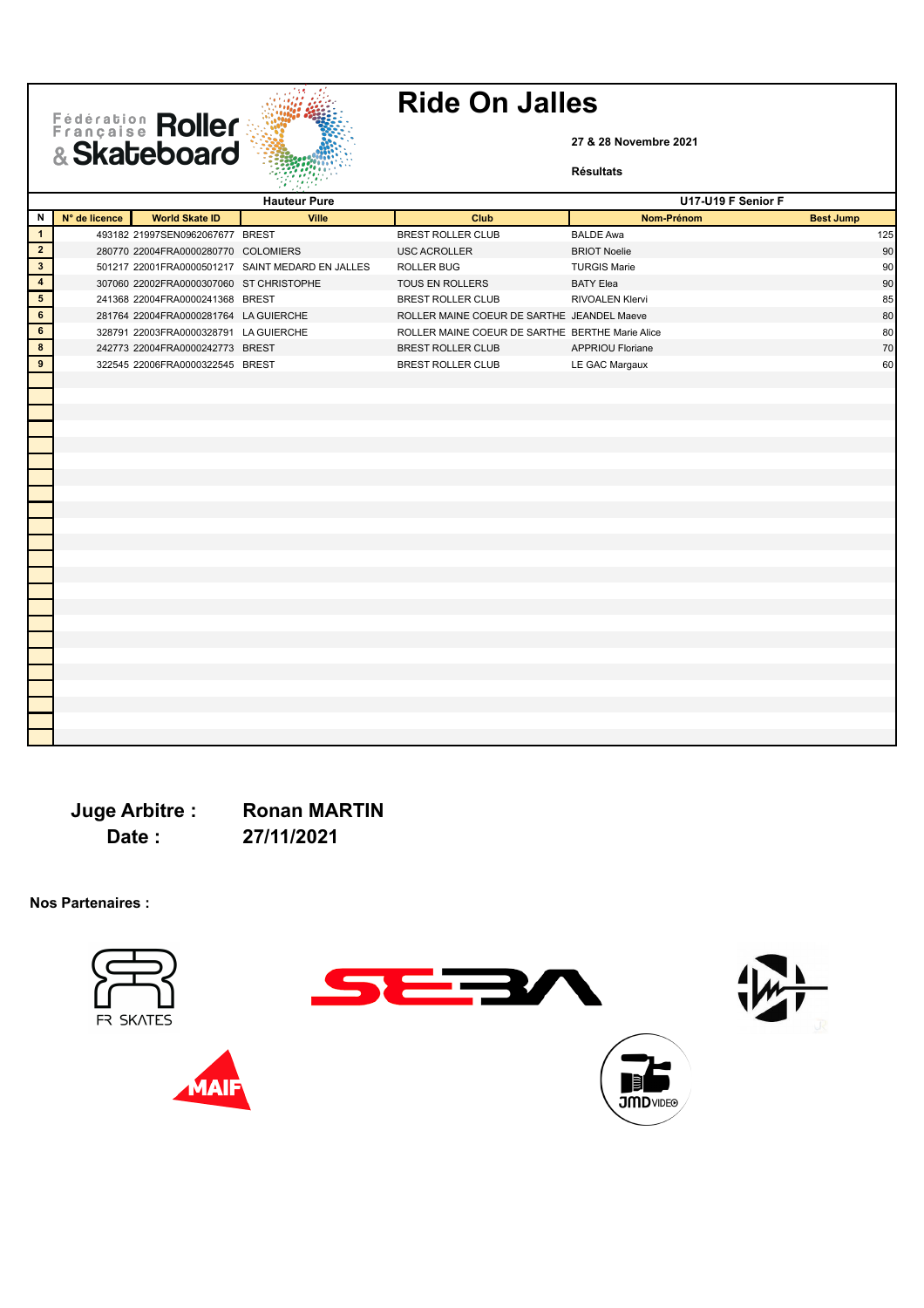**27 & 28 Novembre 2021** 

#### **Résultats**

|                          |               |                                         | 7ê                                               |                          |                         |                  |
|--------------------------|---------------|-----------------------------------------|--------------------------------------------------|--------------------------|-------------------------|------------------|
|                          |               |                                         | <b>Hauteur Pure</b>                              |                          |                         | <b>Senior M</b>  |
| N                        | N° de licence | <b>World Skate ID</b>                   | Ville                                            | Club                     | Nom-Prénom              | <b>Best Jump</b> |
| $\mathbf{1}$             |               | 158666 11988FRA0000158666 Inconnu       |                                                  | AM SPORTS                | PETITCOLLIN Florian     | 164              |
| $\overline{2}$           |               | 434770 11997SEN0000434770 BREST         |                                                  | <b>BREST ROLLER CLUB</b> | <b>FALL Dame</b>        | 164              |
| $\overline{\mathbf{3}}$  |               | 270683 12002FRA0000270683 COLOMIERS     |                                                  | <b>USC ACROLLER</b>      | <b>NEY Alexandre</b>    | 140              |
| $\overline{\mathbf{4}}$  |               | 323292 12000FRA0000323292 TOULOUSE      |                                                  | ROULEZ ROSE              | CABESTRE CASTRO Joaquim | 140              |
| $\overline{\phantom{0}}$ |               | 348129 11991FRA0000348129 TOULOUSE      |                                                  | ROULEZ ROSE              | LE GUENNEC Jeremy       | 100              |
| $5\phantom{.0}$          |               |                                         | 170130 11992FRA0000170130 SAINT MEDARD EN JALLES | <b>ROLLER BUG</b>        | LE GOFF Kieran          | 100              |
| $\overline{7}$           |               | 511150 12002FRA0000511150 ARSAC         |                                                  | SKATE MACHIN ARSACAISE   | <b>DELOCHE Lois</b>     | 90               |
| $\overline{7}$           |               | 290205 11997FRA0000290205 ST CHRISTOPHE |                                                  | TOUS EN ROLLERS          | <b>DUBREUIL Maxime</b>  | 90               |
|                          |               |                                         |                                                  |                          |                         |                  |
|                          |               |                                         |                                                  |                          |                         |                  |
|                          |               |                                         |                                                  |                          |                         |                  |
|                          |               |                                         |                                                  |                          |                         |                  |
|                          |               |                                         |                                                  |                          |                         |                  |
|                          |               |                                         |                                                  |                          |                         |                  |
|                          |               |                                         |                                                  |                          |                         |                  |
|                          |               |                                         |                                                  |                          |                         |                  |
|                          |               |                                         |                                                  |                          |                         |                  |
|                          |               |                                         |                                                  |                          |                         |                  |
|                          |               |                                         |                                                  |                          |                         |                  |
|                          |               |                                         |                                                  |                          |                         |                  |
|                          |               |                                         |                                                  |                          |                         |                  |
|                          |               |                                         |                                                  |                          |                         |                  |
|                          |               |                                         |                                                  |                          |                         |                  |
|                          |               |                                         |                                                  |                          |                         |                  |
|                          |               |                                         |                                                  |                          |                         |                  |
|                          |               |                                         |                                                  |                          |                         |                  |
|                          |               |                                         |                                                  |                          |                         |                  |
|                          |               |                                         |                                                  |                          |                         |                  |
|                          |               |                                         |                                                  |                          |                         |                  |
|                          |               |                                         |                                                  |                          |                         |                  |

**Date : 27/11/2021**

Fédération Roller

**Juge Arbitre : Ronan MARTIN**

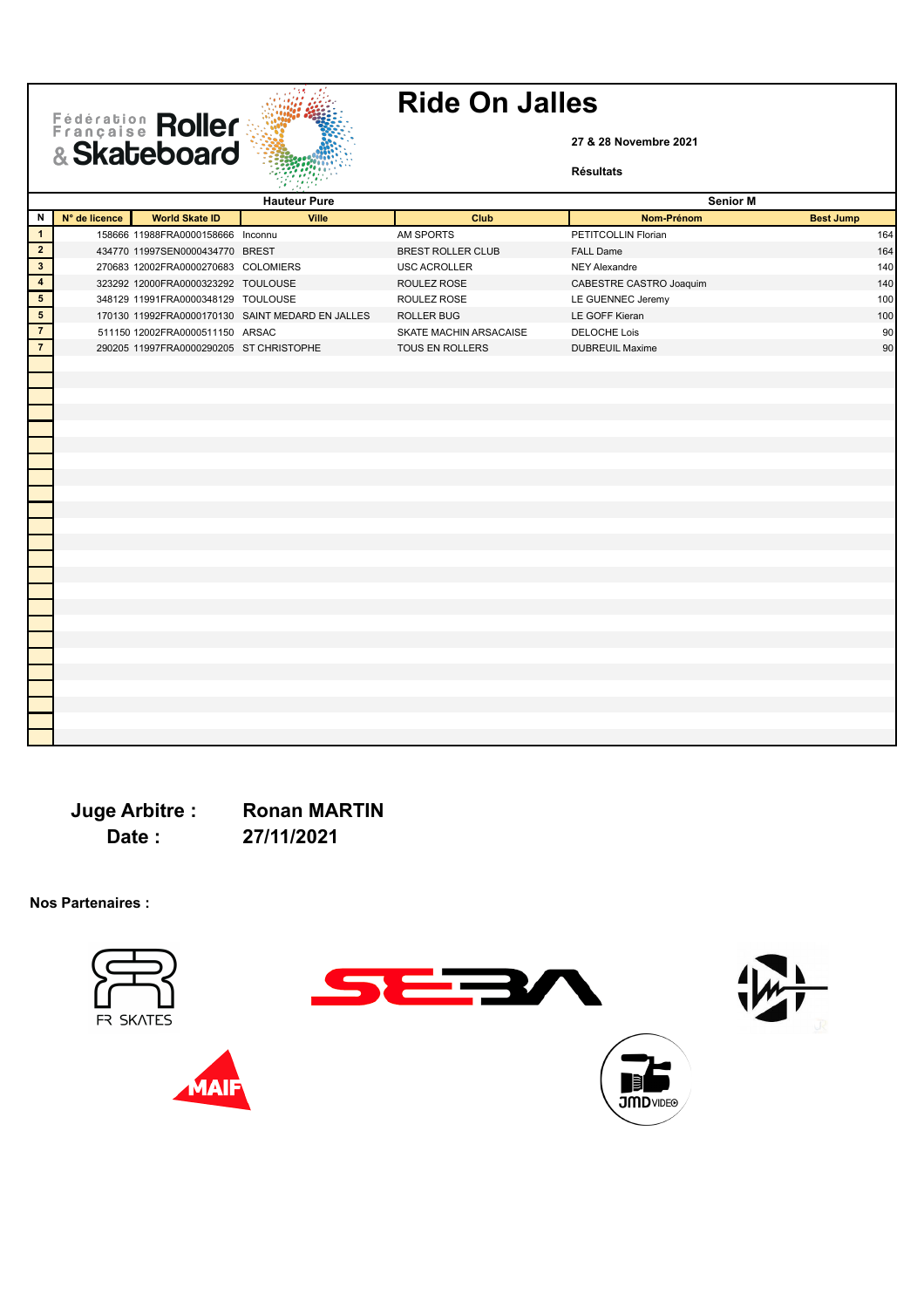**27 & 28 Novembre 2021** 

**Résultats**

|                         |               |                                         | 240 MW 201                                       |                               |                                  |
|-------------------------|---------------|-----------------------------------------|--------------------------------------------------|-------------------------------|----------------------------------|
|                         |               |                                         | <b>SkateCross</b>                                |                               | U10-U13 F                        |
| N                       | N° de licence | <b>World Skate ID</b>                   | Ville                                            | Club                          | <b>Nom-Prénom</b>                |
| $\mathbf{1}$            |               | 320729 22011FRA0000320729 BREST         |                                                  | <b>BREST ROLLER CLUB</b>      | JEZEQUEL Oceane                  |
| $\mathbf{2}$            |               | 403402 22010FRA0000403402 ST CHRISTOPHE |                                                  | <b>TOUS EN ROLLERS</b>        | <b>GRENON GRANGER Celeste</b>    |
| $3\overline{3}$         |               | 405570 22011FRA0000405570 ST CHRISTOPHE |                                                  | <b>TOUS EN ROLLERS</b>        | <b>FERCOCQ Louise</b>            |
| $\overline{\mathbf{4}}$ |               | 475990 22010FRA0000475990 COLOMIERS     |                                                  | <b>USC ACROLLER</b>           | <b>ESTINGOY Louane</b>           |
| $5\phantom{.0}$         |               | 446246 22010FRA0000446246 Salles        |                                                  | ROLLEYRE CLUB                 | <b>BONNEFOY CUDRAZ Victorine</b> |
| $6\phantom{.}$          |               |                                         |                                                  | <b>USC ACROLLER</b>           | <b>CASTAING Oceane</b>           |
| $\overline{7}$          |               |                                         | 479880 22011FRA0000479880 SAINT MEDARD EN JALLES | <b>ROLLER BUG</b>             | <b>GARCIA JIE Julia</b>          |
| $\boldsymbol{8}$        |               | 481349 22010FRA0000481349 GRADIGNAN     |                                                  | <b>GRAVES ROLLER</b>          | LE GALL Oranne                   |
| 9                       |               | 460002 22011FRA0000460002 ARSAC         |                                                  | <b>SKATE MACHIN ARSACAISE</b> | VANOVERFELD Laurine              |
| 10                      |               | 371430 22011FRA0000371430 ARSAC         |                                                  | <b>SKATE MACHIN ARSACAISE</b> | <b>COUTURIER Melyssandre</b>     |
| 10                      | 481675        |                                         | SAINT MEDARD EN JALLES                           | ROLLER BUG                    | <b>TAUDIN Lola</b>               |
| 10                      |               | 446284 22011FRA0000446284 Salles        |                                                  | ROLLEYRE CLUB                 | <b>COLONNA Sarah</b>             |
| 10                      |               | 392947 22011FRA0000392947 SAINTE-HELENE |                                                  | CLUB ATHLETIQUE SAINTE HELENE | <b>GUYONNET Pauline</b>          |
| 14                      |               | 512643 22011FRA0000512643 SAINTE-HELENE |                                                  | CLUB ATHLETIQUE SAINTE HELENE | LE BONHOMME Marie                |
| 15                      |               | 465995 22011FRA0000465995 SAINTE-HELENE |                                                  | CLUB ATHLETIQUE SAINTE HELENE | <b>THUBERT Louanne</b>           |
| 16                      | 453476        |                                         | SAINTE-HELENE                                    | CLUB ATHLETIQUE SAINTE HELENE | <b>LEDOUX Flavie</b>             |
| 17                      | 472266        |                                         | SAINTE-HELENE                                    | CLUB ATHLETIQUE SAINTE HELENE | <b>GOMBAUD Melissa</b>           |
|                         |               |                                         |                                                  |                               |                                  |
|                         |               |                                         |                                                  |                               |                                  |
|                         |               |                                         |                                                  |                               |                                  |
|                         |               |                                         |                                                  |                               |                                  |
|                         |               |                                         |                                                  |                               |                                  |
|                         |               |                                         |                                                  |                               |                                  |
|                         |               |                                         |                                                  |                               |                                  |
|                         |               |                                         |                                                  |                               |                                  |
|                         |               |                                         |                                                  |                               |                                  |
|                         |               |                                         |                                                  |                               |                                  |
|                         |               |                                         |                                                  |                               |                                  |
|                         |               |                                         |                                                  |                               |                                  |
|                         |               |                                         |                                                  |                               |                                  |

**Juge Arbitre : Ronan MARTIN Date : 27/11/2021**

Fédération Roller

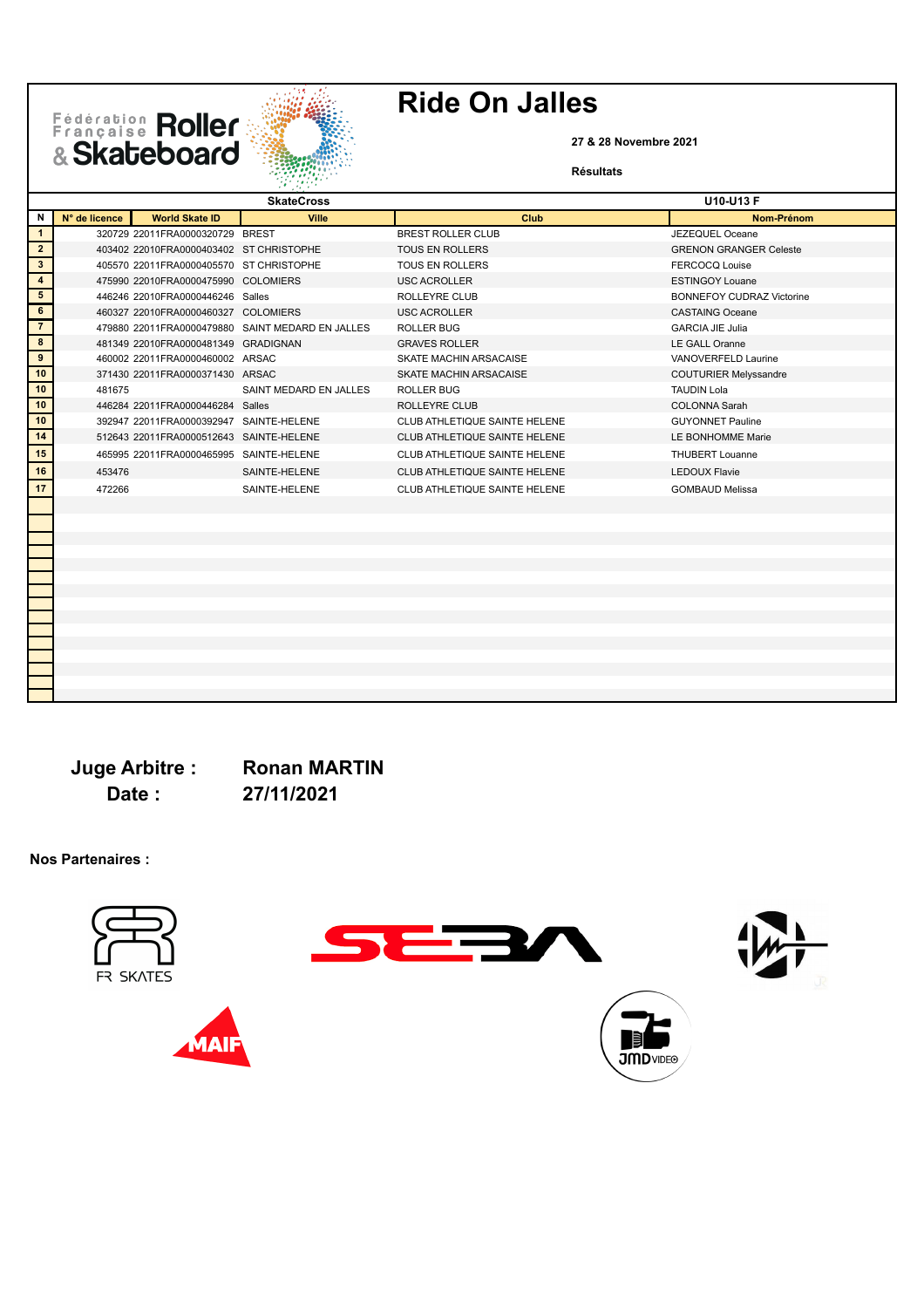



**27 & 28 Novembre 2021** 

**Résultats**

|                         |               |                                         | <b>SkateCross</b>                                |                                                   | U10-U13 M                |
|-------------------------|---------------|-----------------------------------------|--------------------------------------------------|---------------------------------------------------|--------------------------|
| N                       | N° de licence | <b>World Skate ID</b>                   | Ville                                            | Club                                              | Nom-Prénom               |
| $\mathbf{1}$            |               | 398515 12011FRA0000398515 ST CHRISTOPHE |                                                  | <b>TOUS EN ROLLERS</b>                            | <b>CHEVILLON Luis</b>    |
| $\overline{2}$          |               | 420885 12010FRA0000420885 ARSAC         |                                                  | SKATE MACHIN ARSACAISE                            | <b>MARCHAL Esteban</b>   |
| $\mathbf{3}$            |               | 463179 12012FRA0000463179 ST CHRISTOPHE |                                                  | <b>TOUS EN ROLLERS</b>                            | <b>DUBOIS Timeo</b>      |
| $\overline{\mathbf{4}}$ | 441881        |                                         | ST CHRISTOPHE                                    | <b>TOUS EN ROLLERS</b>                            | <b>CHEVILLON Paul</b>    |
| ${\bf 5}$               | 451041        |                                         | Salles                                           | ROLLEYRE CLUB                                     | <b>CARNEZ Theo</b>       |
| $\bf 6$                 |               | 490776 12011FRA0000490776 ARSAC         |                                                  | SKATE MACHIN ARSACAISE                            | LE NOUAILLE Ethan        |
| $\overline{7}$          |               | 369032 12011FRA0000369032 SAINTE-HELENE |                                                  | CLUB ATHLETIQUE SAINTE HELENE                     | <b>DUBOIS Lucas</b>      |
| $\boldsymbol{8}$        |               | 446184 12011FRA0000446184 Salles        |                                                  | ROLLEYRE CLUB                                     | <b>LABARTHE Raphael</b>  |
| $\overline{9}$          |               |                                         | 482451 12010FRA0000482451 SAINT MEDARD EN JALLES | <b>ROLLER BUG</b>                                 | ZIMMER Aurelien          |
| 10                      |               | 459662 12011FRA0000459662 Salles        |                                                  | ROLLEYRE CLUB                                     | MALARD CAMPET Jolan      |
| 10                      |               | 455267 12011FRA0000455267 BERTHECOURT   |                                                  | Office de la Jeunesse, des Sports et des Services | <b>CHEKIR Yacine</b>     |
| 12                      |               | 446205 12011FRA0000446205 Salles        |                                                  | ROLLEYRE CLUB                                     | <b>MARTIREN Loan</b>     |
| 13                      |               | 434176 12011FRA0000434176 BERTHECOURT   |                                                  | Office de la Jeunesse, des Sports et des Services | <b>SANTOS Bruno</b>      |
| 14                      | 491469        |                                         | <b>GRADIGNAN</b>                                 | <b>GRAVES ROLLER</b>                              | <b>LEVIEUX Alexandre</b> |
| 15                      |               |                                         |                                                  |                                                   |                          |
| 16                      |               |                                         |                                                  |                                                   |                          |
|                         |               |                                         |                                                  |                                                   |                          |
|                         |               |                                         |                                                  |                                                   |                          |
|                         |               |                                         |                                                  |                                                   |                          |
|                         |               |                                         |                                                  |                                                   |                          |
|                         |               |                                         |                                                  |                                                   |                          |
|                         |               |                                         |                                                  |                                                   |                          |
|                         |               |                                         |                                                  |                                                   |                          |
|                         |               |                                         |                                                  |                                                   |                          |
|                         |               |                                         |                                                  |                                                   |                          |
|                         |               |                                         |                                                  |                                                   |                          |
|                         |               |                                         |                                                  |                                                   |                          |
|                         |               |                                         |                                                  |                                                   |                          |
|                         |               |                                         |                                                  |                                                   |                          |
|                         |               |                                         |                                                  |                                                   |                          |

**Juge Arbitre : Ronan MARTIN Date : 27/11/2021**

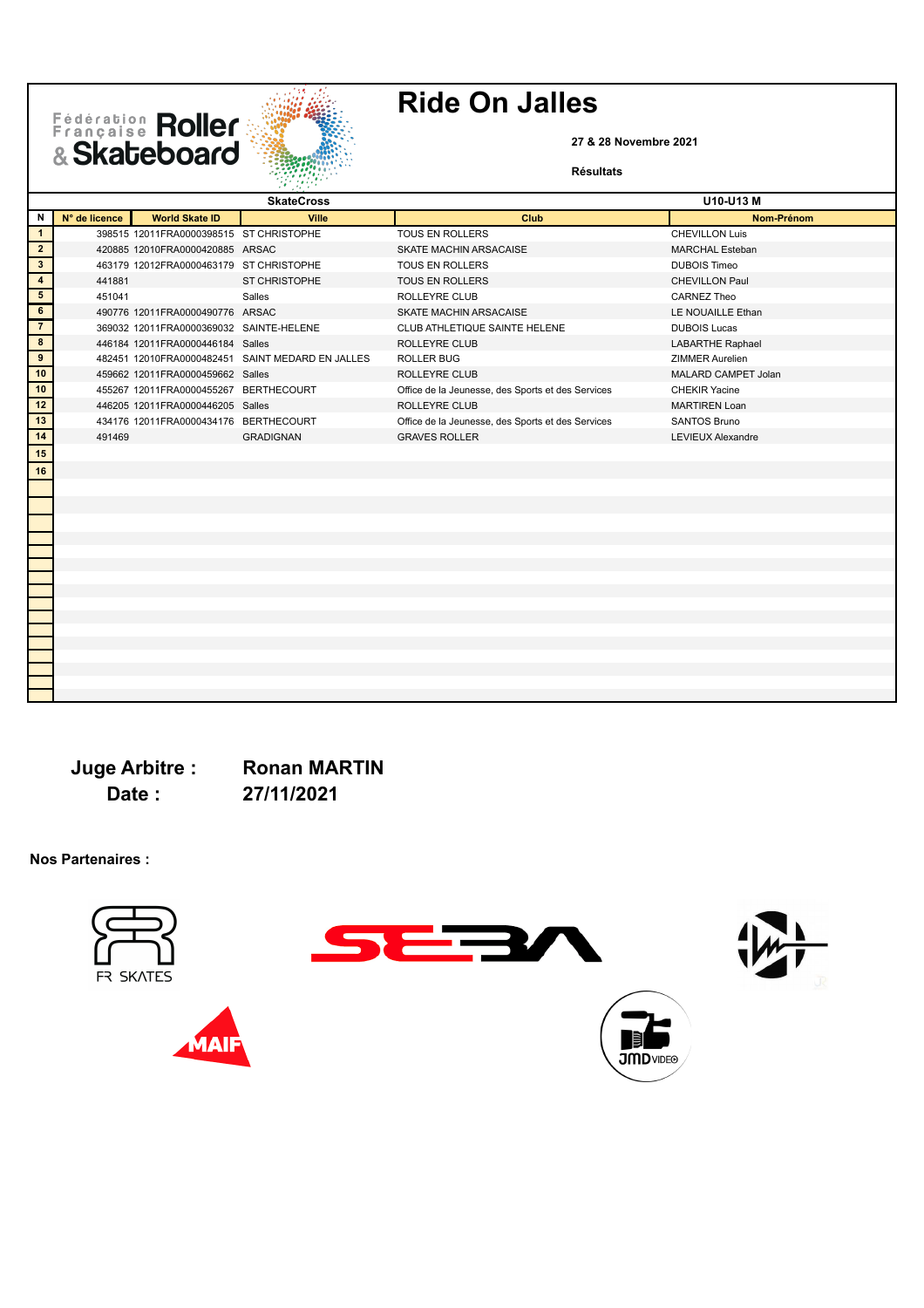# Fédération Roller



# **Ride On Jalles**

**27 & 28 Novembre 2021** 

**Résultats**

|                         |               |                                         | そうけんそう<br><b>SkateCross</b>                      |                               | <b>U14-U16 F</b>          |
|-------------------------|---------------|-----------------------------------------|--------------------------------------------------|-------------------------------|---------------------------|
| N                       | N° de licence | <b>World Skate ID</b>                   | Ville                                            | Club                          | Nom-Prénom                |
| $\mathbf{1}$            |               | 333055 22008FRA0000333055 ST CHRISTOPHE |                                                  | <b>TOUS EN ROLLERS</b>        | <b>CAMPEAS Nina</b>       |
| $\overline{2}$          |               |                                         | 341219 22008FRA0000341219 SAINT MEDARD EN JALLES | ROLLER BUG                    | MILETTO Aude              |
| $3\phantom{.0}$         |               | 412716 22008FRA0000412716 ST CHRISTOPHE |                                                  | <b>TOUS EN ROLLERS</b>        | <b>CHAMPION Melissa</b>   |
| $\overline{\mathbf{4}}$ |               | 301279 22009FRA0000301279 BREST         |                                                  | <b>BREST ROLLER CLUB</b>      | JEZEQUEL Clara            |
| $5\phantom{.0}$         |               |                                         | 435811 22009FRA0000435811 SAINT MEDARD EN JALLES | <b>ROLLER BUG</b>             | <b>LEMOINE Camille</b>    |
| $\bf 6$                 |               | 465432 22009FRA0000465432 GRADIGNAN     |                                                  | <b>GRAVES ROLLER</b>          | PUJOL ARBAUDIE Zoe        |
| $\overline{7}$          |               |                                         | 323131 22007FRA0000323131 SAINT MEDARD EN JALLES | ROLLER BUG                    | <b>TONON Alizee</b>       |
| 8                       |               | 421649 22009FRA0000421649 ARSAC         |                                                  | SKATE MACHIN ARSACAISE        | LOPEZ Chiara              |
| 9                       |               | 418808 22008FRA0000418808 GRADIGNAN     |                                                  | <b>GRAVES ROLLER</b>          | <b>LAMARQUE Elise</b>     |
| 9                       |               | 418703 22007FRA0000418703 GRADIGNAN     |                                                  | <b>GRAVES ROLLER</b>          | <b>CORVELLEC Clarisse</b> |
| 9                       |               | 492826 22009FRA0000492826 GRADIGNAN     |                                                  | <b>GRAVES ROLLER</b>          | <b>JEANNEAU Rachel</b>    |
| 9                       |               | 440037 22008FRA0000440037 GRADIGNAN     |                                                  | <b>GRAVES ROLLER</b>          | <b>BELLANGER Emilie</b>   |
| 13                      |               |                                         | 390570 22007FRA0000390570 SAINT MEDARD EN JALLES | <b>ROLLER BUG</b>             | <b>UTHURBURU Sara</b>     |
| 13                      |               |                                         | 400450 22009FRA0000400450 SAINT MEDARD EN JALLES | ROLLER BUG                    | <b>COLLE Thea</b>         |
| 13                      |               | 430308 22008FRA0000430308 GRADIGNAN     |                                                  | <b>GRAVES ROLLER</b>          | <b>VENEC Abie</b>         |
| 13                      |               | 371646 22009FRA0000371646 SAINTE-HELENE |                                                  | CLUB ATHLETIQUE SAINTE HELENE | <b>VERDUN Chloe</b>       |
| 17                      |               | 392950 22009FRA0000392950 SAINTE-HELENE |                                                  | CLUB ATHLETIQUE SAINTE HELENE | <b>LEDOUX Maelie</b>      |
|                         |               |                                         |                                                  |                               |                           |
|                         |               |                                         |                                                  |                               |                           |
|                         |               |                                         |                                                  |                               |                           |
|                         |               |                                         |                                                  |                               |                           |
|                         |               |                                         |                                                  |                               |                           |
|                         |               |                                         |                                                  |                               |                           |
|                         |               |                                         |                                                  |                               |                           |
|                         |               |                                         |                                                  |                               |                           |
|                         |               |                                         |                                                  |                               |                           |
|                         |               |                                         |                                                  |                               |                           |
|                         |               |                                         |                                                  |                               |                           |
|                         |               |                                         |                                                  |                               |                           |
|                         |               |                                         |                                                  |                               |                           |

**Juge Arbitre : Ronan MARTIN**

**Date : 27/11/2021**

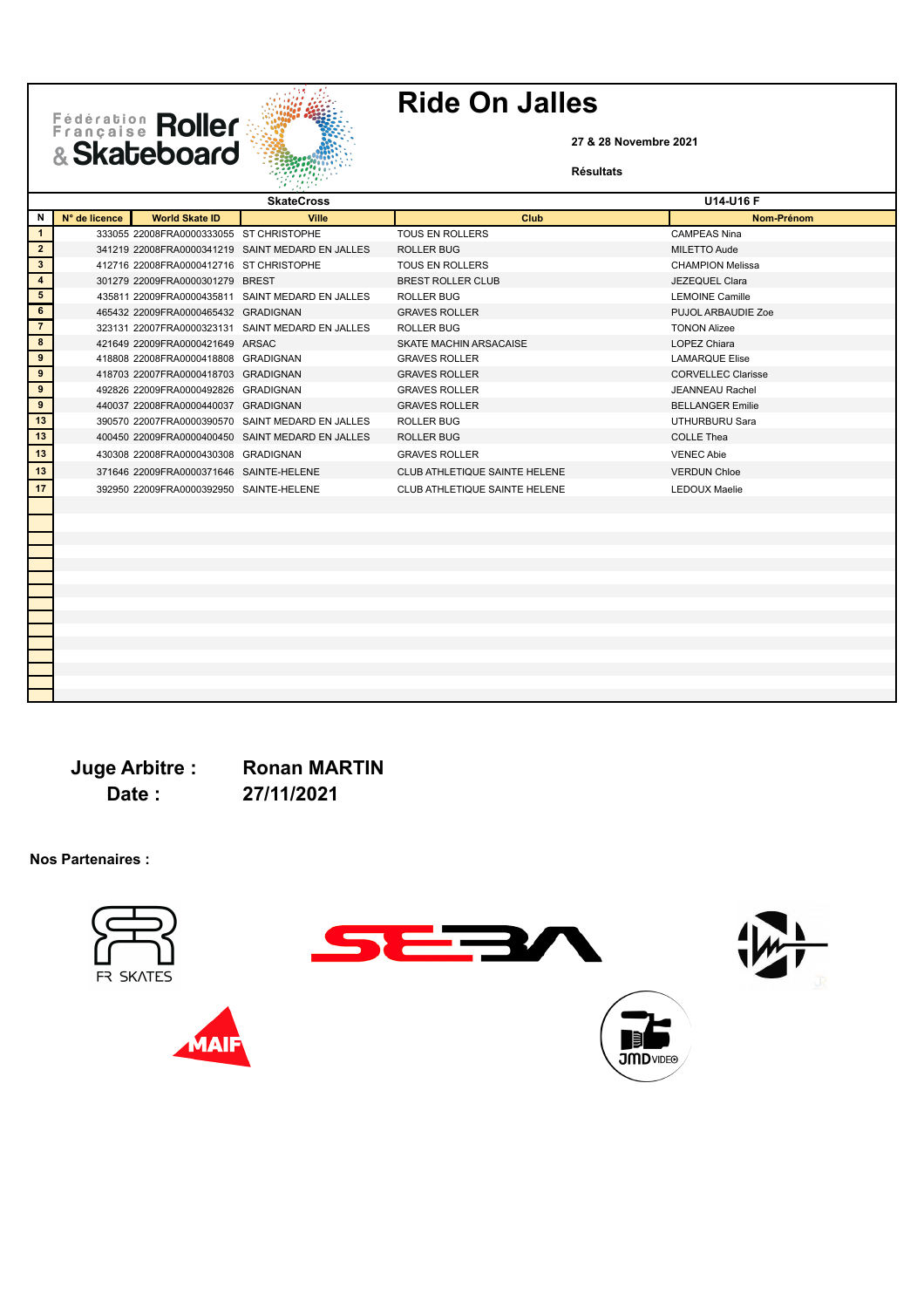# Fédération Roller



# **Ride On Jalles**

**27 & 28 Novembre 2021** 

**Résultats**

|                         |               |                                         | <b>SkateCross</b>                                |                                                   | U14-U16 M                      |
|-------------------------|---------------|-----------------------------------------|--------------------------------------------------|---------------------------------------------------|--------------------------------|
| N                       | N° de licence | <b>World Skate ID</b>                   | <b>Ville</b>                                     | Club                                              | Nom-Prénom                     |
| $\mathbf{1}$            |               | 420479 12007FRA0000420479 ST CHRISTOPHE |                                                  | <b>TOUS EN ROLLERS</b>                            | <b>DUBOIS Nolan</b>            |
| $\overline{2}$          |               | 346546 12008FRA0000346546 COLOMIERS     |                                                  | USC ACROLLER                                      | <b>LELLOUCHI Mohamed Amine</b> |
| $3\phantom{.0}$         |               |                                         | 320829 12007FRA0000320829 SAINT MEDARD EN JALLES | <b>ROLLER BUG</b>                                 | COUPEAUD Julien                |
| $\overline{\mathbf{4}}$ |               | 381090 12008FRA0000381090 ARSAC         |                                                  | SKATE MACHIN ARSACAISE                            | <b>GOMEZ Esteve</b>            |
| $5\phantom{.0}$         |               | 365290 12007FRA0000365290 MELLE         |                                                  | <b>TROUPE ROLLER MELLOISE</b>                     | <b>JACQ Sonam</b>              |
| 6                       |               | 343160 12008FRA0000343160 ST CHRISTOPHE |                                                  | <b>TOUS EN ROLLERS</b>                            | <b>JUGIEAU Bastien</b>         |
| $\overline{7}$          |               | 387878 12008FRA0000387878 ST CHRISTOPHE |                                                  | <b>TOUS EN ROLLERS</b>                            | <b>VIAUD Antonin</b>           |
| $\boldsymbol{8}$        |               | 341835 12009FRA0000341835 PESSAC        |                                                  | SPUC PESSAC                                       | <b>GERBE Emilien</b>           |
| 9                       |               | 436716 12009FRA0000436716 GRADIGNAN     |                                                  | <b>GRAVES ROLLER</b>                              | <b>HELLARD AVALOS Tristan</b>  |
| 9                       |               |                                         | 260860 12007FRA0000260860 SAINT MEDARD EN JALLES | <b>ROLLER BUG</b>                                 | <b>METAYER Clement</b>         |
| 9                       |               | 401388 12008FRA0000401388 ARSAC         |                                                  | SKATE MACHIN ARSACAISE                            | <b>BELAUD Ylan</b>             |
| 9                       |               | 347263 12009FRA0000347263 BERTHECOURT   |                                                  | Office de la Jeunesse, des Sports et des Services | <b>BOURNOVILLE Basile</b>      |
| 13                      |               | 418726 12008FRA0000418726 GRADIGNAN     |                                                  | <b>GRAVES ROLLER</b>                              | <b>SORGE Arthur</b>            |
| 13                      |               | 364802 12008FRA0000364802 TOULOUSE      |                                                  | ROULEZ ROSE                                       | FELIN Joshua                   |
| 15                      |               | 385636 12008FRA0000385636 ST CHRISTOPHE |                                                  | <b>TOUS EN ROLLERS</b>                            | <b>BERNARDINI Guiliann</b>     |
| 16                      |               | 366058 12008FRA0000366058 Salles        |                                                  | ROLLEYRE CLUB                                     | <b>SERVANT Kylian</b>          |
| 17                      |               | 367679 12009FRA0000367679 ARSAC         |                                                  | SKATE MACHIN ARSACAISE                            | <b>LACROIX Paul</b>            |
| 17                      |               | 447495 12009FRA0000447495 MELLE         |                                                  | TROUPE ROLLER MELLOISE                            | <b>THOREUX Kellian</b>         |
| 17                      |               | 454141 12007FRA0000454141 ARSAC         |                                                  | SKATE MACHIN ARSACAISE                            | <b>CHAUSSADE Yanis</b>         |
| 17                      |               | 356703 12008FRA0000356703 GRADIGNAN     |                                                  | <b>GRAVES ROLLER</b>                              | <b>PROFFIT Simon</b>           |
| 17                      |               | 421034 12009FRA0000421034 Salles        |                                                  | <b>ROLLEYRE CLUB</b>                              | <b>CHAZOT Leandre</b>          |
| 22                      |               |                                         | 458880 12009FRA0000458880 SAINT MEDARD EN JALLES | ROLLER BUG                                        | <b>FRADET Lucas</b>            |
| 23                      |               | 319539 12009FRA0000319539 BREST         |                                                  | <b>BREST ROLLER CLUB</b>                          | ROUDAUT Titouan                |
| 23                      |               | 488547 12008FRA0000488547 GRADIGNAN     |                                                  | <b>GRAVES ROLLER</b>                              | <b>ROCHE Dimitri</b>           |
| 23                      |               | 346651 12008FRA0000346651 Inconnu       |                                                  | <b>LEOGLISS</b>                                   | <b>CUETO Esteban</b>           |
| 23                      |               | 456212 12009FRA0000456212 ARSAC         |                                                  | SKATE MACHIN ARSACAISE                            | <b>GERMAIN Baptiste</b>        |
| 23                      |               | 451008 12007FRA0000451008 Salles        |                                                  | <b>ROLLEYRE CLUB</b>                              | <b>MALARD CAMPET Theo</b>      |
| 23                      |               | 455213 12009FRA0000455213 BERTHECOURT   |                                                  | Office de la Jeunesse, des Sports et des Services | <b>PERAMIN Ritchie</b>         |
|                         |               |                                         |                                                  |                                                   |                                |
|                         |               |                                         |                                                  |                                                   |                                |

**Date : 27/11/2021**

**Juge Arbitre : Ronan MARTIN**









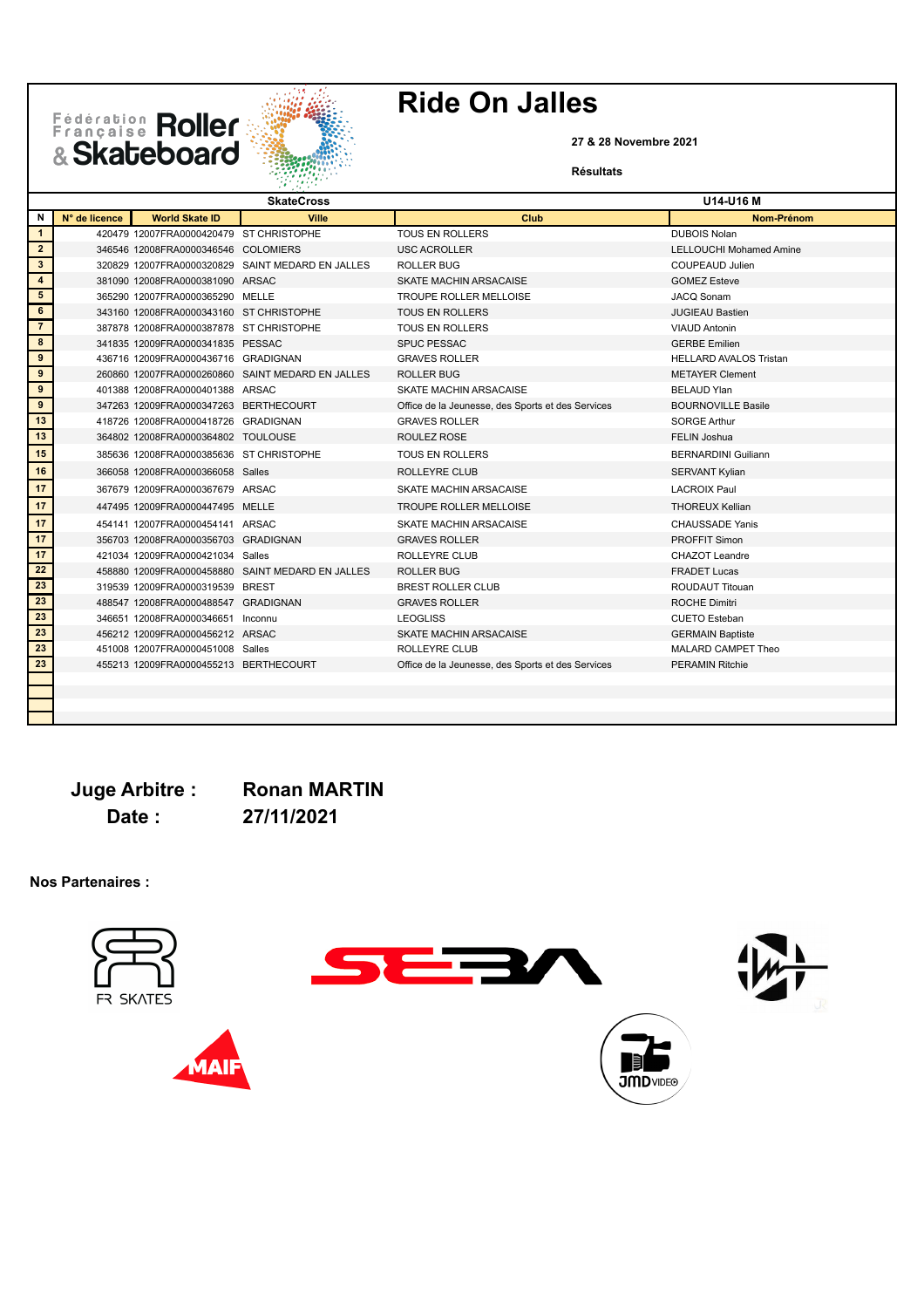**27 & 28 Novembre 2021** 

**Résultats**

|                         |               |                                         | 141 MARTIN                                       |                              |                      |
|-------------------------|---------------|-----------------------------------------|--------------------------------------------------|------------------------------|----------------------|
|                         |               |                                         | <b>SkateCross</b>                                |                              | U17-U19 M            |
| N                       | N° de licence | <b>World Skate ID</b>                   | Ville                                            | Club                         | Nom-Prénom           |
| $\mathbf{1}$            |               | 280770 22004FRA0000280770 COLOMIERS     |                                                  | USC ACROLLER                 | <b>BRIOT Noelie</b>  |
| $\overline{2}$          |               | 341221 22004FRA0000341221 GRADIGNAN     |                                                  | <b>GRAVES ROLLER</b>         | DARRIGRAND Lea       |
| $\mathbf{3}$            |               | 302701 22006FRA0000302701 ST CHRISTOPHE |                                                  | TOUS EN ROLLERS              | <b>DURAND Celia</b>  |
| $\overline{\mathbf{4}}$ |               | 320650 22006FRA0000320650 BREST         |                                                  | BREST ROLLER CLUB            | <b>LECOMTE Marie</b> |
| $5\phantom{.0}$         |               | 281764 22004FRA0000281764 LA GUIERCHE   |                                                  | ROLLER MAINE COEUR DE SARTHE | JEANDEL Maeve        |
| $6\phantom{.}6$         |               |                                         | 300871 22006FRA0000300871 SAINT MEDARD EN JALLES | ROLLER BUG                   | <b>LEMOINE Syria</b> |
|                         |               |                                         |                                                  |                              |                      |
|                         |               |                                         |                                                  |                              |                      |
|                         |               |                                         |                                                  |                              |                      |
|                         |               |                                         |                                                  |                              |                      |
|                         |               |                                         |                                                  |                              |                      |
|                         |               |                                         |                                                  |                              |                      |
|                         |               |                                         |                                                  |                              |                      |
|                         |               |                                         |                                                  |                              |                      |
|                         |               |                                         |                                                  |                              |                      |
|                         |               |                                         |                                                  |                              |                      |
|                         |               |                                         |                                                  |                              |                      |
|                         |               |                                         |                                                  |                              |                      |
|                         |               |                                         |                                                  |                              |                      |
|                         |               |                                         |                                                  |                              |                      |
|                         |               |                                         |                                                  |                              |                      |
|                         |               |                                         |                                                  |                              |                      |
|                         |               |                                         |                                                  |                              |                      |
|                         |               |                                         |                                                  |                              |                      |
|                         |               |                                         |                                                  |                              |                      |
|                         |               |                                         |                                                  |                              |                      |
|                         |               |                                         |                                                  |                              |                      |
|                         |               |                                         |                                                  |                              |                      |
|                         |               |                                         |                                                  |                              |                      |
|                         |               |                                         |                                                  |                              |                      |

**Juge Arbitre : Ronan MARTIN Date : 27/11/2021**

Fédération Roller

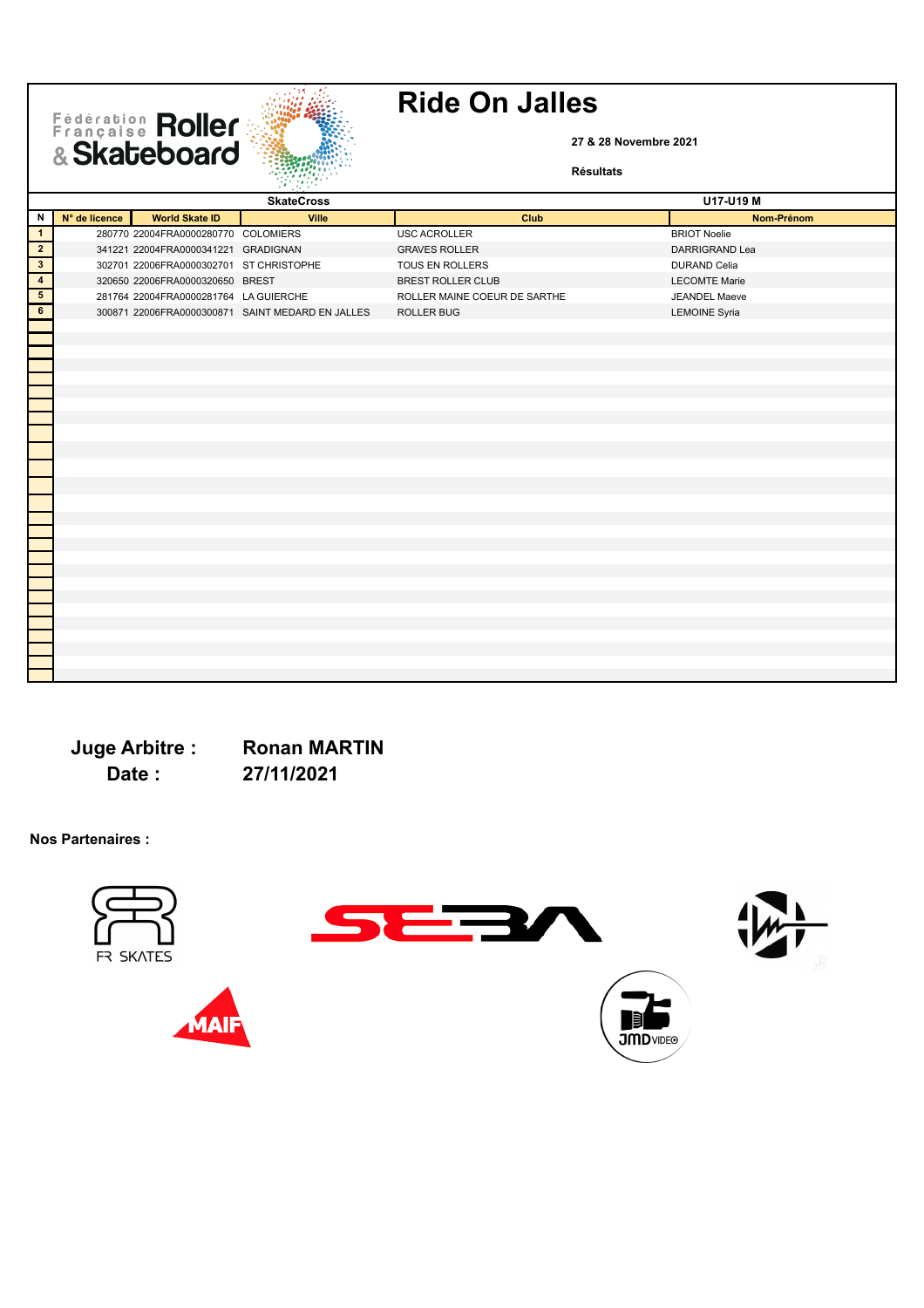**27 & 28 Novembre 2021** 

**Résultats**

|                         |               |                                         | 35 MAY 20<br><b>SkateCross</b>                   |                          | U17-U19 M               |
|-------------------------|---------------|-----------------------------------------|--------------------------------------------------|--------------------------|-------------------------|
| Ν                       | N° de licence | <b>World Skate ID</b>                   | Ville                                            | Club                     | Nom-Prénom              |
| $\mathbf{1}$            |               | 504909 12004FRA0000504909 Inconnu       |                                                  | <b>INDIVIDUELS</b>       | MACHICOTE Damien        |
| $\overline{2}$          |               | 304366 12004FRA0000304366 ST CHRISTOPHE |                                                  | <b>TOUS EN ROLLERS</b>   | RABILLARD Joris         |
| $\overline{\mathbf{3}}$ |               | 357833 12006FRA0000357833 ST CHRISTOPHE |                                                  | <b>TOUS EN ROLLERS</b>   | <b>AUGER Theo</b>       |
| $\overline{\mathbf{4}}$ |               | 329592 12005FRA0000329592 ST CHRISTOPHE |                                                  | <b>TOUS EN ROLLERS</b>   | <b>JUGIEAU Thibault</b> |
| 5 <sub>5</sub>          |               |                                         | 304756 12005FRA0000304756 SAINT MEDARD EN JALLES | <b>ROLLER BUG</b>        | <b>DAYRIES Liam</b>     |
| $6\phantom{.}$          |               |                                         | 296365 12005FRA0000296365 SAINT MEDARD EN JALLES | <b>ROLLER BUG</b>        | <b>LAPRADE Nicolas</b>  |
| $\overline{7}$          |               | 368835 12005FRA0000368835 MELLE         |                                                  | TROUPE ROLLER MELLOISE   | <b>JACQ Tinle</b>       |
| $\overline{\mathbf{8}}$ |               | 279615 12005FRA0000279615 BREST         |                                                  | <b>BREST ROLLER CLUB</b> | NISSE Lydian            |
| 9                       |               | 445626 12006FRA0000445626 MARANS        |                                                  | <b>LES SAUTERELLES</b>   | POORT NOCQUET Noe       |
| 9                       |               |                                         | 335358 12005FRA0000335358 SAINT MEDARD EN JALLES | <b>ROLLER BUG</b>        | <b>DUCHASSIN Dorian</b> |
| 11                      |               | 315065 12006FRA0000315065 BREST         |                                                  | <b>BREST ROLLER CLUB</b> | ROUDAUT Mael            |
| 12                      |               | 383007 12006FRA0000383007 ST CHRISTOPHE |                                                  | <b>TOUS EN ROLLERS</b>   | <b>VIAUD Julien</b>     |
|                         |               |                                         |                                                  |                          |                         |
|                         |               |                                         |                                                  |                          |                         |
|                         |               |                                         |                                                  |                          |                         |
|                         |               |                                         |                                                  |                          |                         |
|                         |               |                                         |                                                  |                          |                         |
|                         |               |                                         |                                                  |                          |                         |
|                         |               |                                         |                                                  |                          |                         |
|                         |               |                                         |                                                  |                          |                         |
|                         |               |                                         |                                                  |                          |                         |
|                         |               |                                         |                                                  |                          |                         |
|                         |               |                                         |                                                  |                          |                         |
|                         |               |                                         |                                                  |                          |                         |
|                         |               |                                         |                                                  |                          |                         |
|                         |               |                                         |                                                  |                          |                         |
|                         |               |                                         |                                                  |                          |                         |
|                         |               |                                         |                                                  |                          |                         |
|                         |               |                                         |                                                  |                          |                         |
|                         |               |                                         |                                                  |                          |                         |
|                         |               |                                         |                                                  |                          |                         |

**Juge Arbitre : Ronan MARTIN Date : 27/11/2021**

Fédération Roller

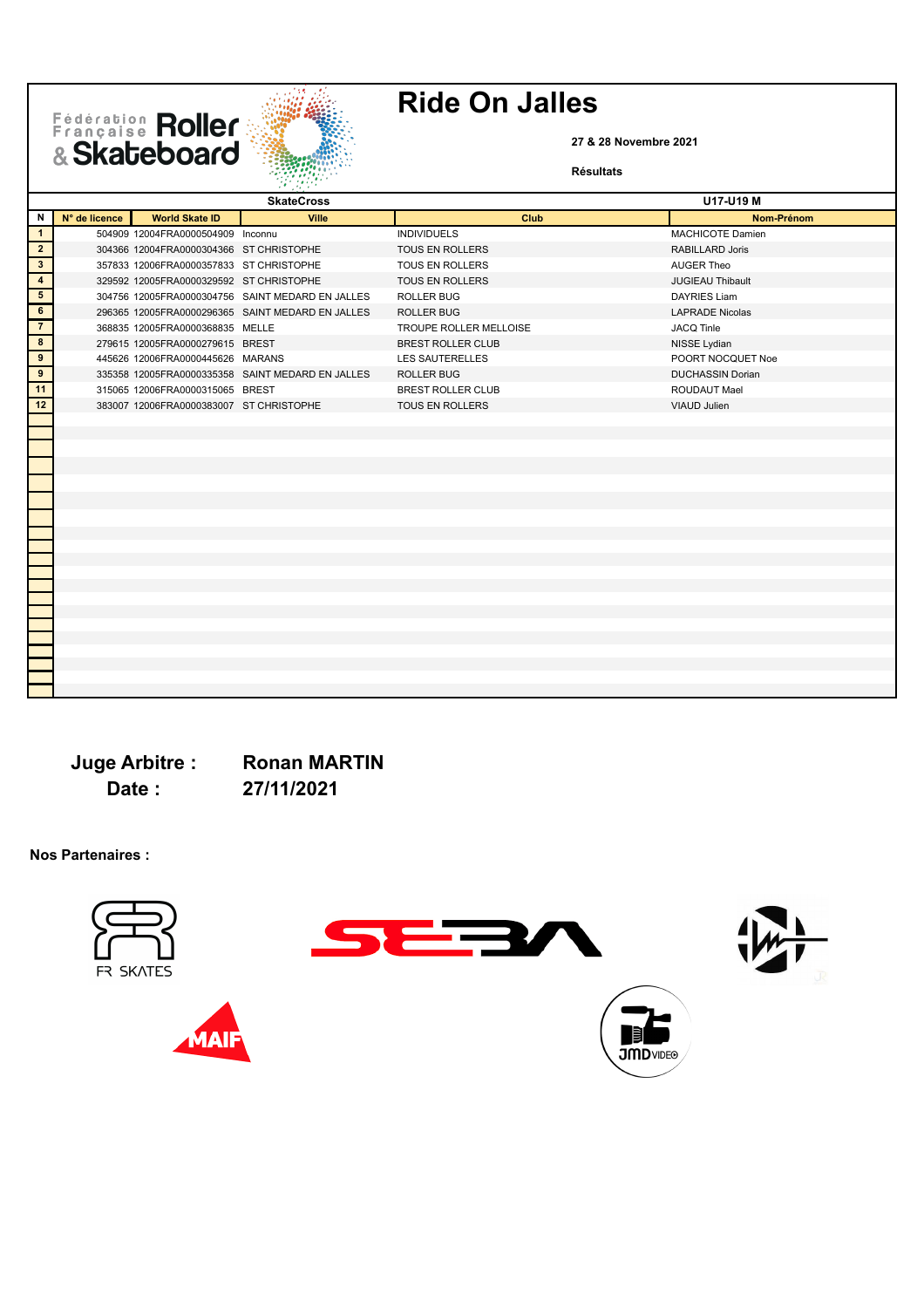**27 & 28 Novembre 2021** 

**Résultats**

|                         |               |                                         | <b>SkateCross</b>                                |                              | Senior F                  |
|-------------------------|---------------|-----------------------------------------|--------------------------------------------------|------------------------------|---------------------------|
| N                       | N° de licence | <b>World Skate ID</b>                   | Ville                                            | Club                         | Nom-Prénom                |
| $\overline{1}$          |               |                                         | 361501 22002FRA0000361501 SAINT MEDARD EN JALLES | <b>ROLLER BUG</b>            | <b>LABAT Celya</b>        |
| $\overline{2}$          |               | 307060 22002FRA0000307060 ST CHRISTOPHE |                                                  | <b>TOUS EN ROLLERS</b>       | <b>BATY Elea</b>          |
| $\overline{\mathbf{3}}$ |               | 190970 22000FRA0000190970 TOULOUSE      |                                                  | ROULEZ ROSE                  | <b>DUPHIL Noemie</b>      |
| $\overline{4}$          |               |                                         | 501217 22001FRA0000501217 SAINT MEDARD EN JALLES | <b>ROLLER BUG</b>            | <b>TURGIS Marie</b>       |
| $5\overline{)}$         |               | 493182 21997SEN0962067677 BREST         |                                                  | <b>BREST ROLLER CLUB</b>     | <b>BALDE Awa</b>          |
| $6\overline{6}$         |               | 333238 22003FRA0000333238 ARSAC         |                                                  | SKATE MACHIN ARSACAISE       | <b>LASSAUX Justine</b>    |
| $\overline{7}$          |               | 328791 22003FRA0000328791 LA GUIERCHE   |                                                  | ROLLER MAINE COEUR DE SARTHE | <b>BERTHE Marie Alice</b> |
| $\bf{8}$                |               | 285108 22003FRA0000285108 ST CHRISTOPHE |                                                  | TOUS EN ROLLERS              | <b>BROUSSEAU Sarah</b>    |
| 9                       |               |                                         | 323129 22000FRA0000323129 SAINT MEDARD EN JALLES | ROLLER BUG                   | <b>TONON Alexia</b>       |
|                         |               |                                         |                                                  |                              |                           |
|                         |               |                                         |                                                  |                              |                           |
|                         |               |                                         |                                                  |                              |                           |
|                         |               |                                         |                                                  |                              |                           |
|                         |               |                                         |                                                  |                              |                           |
|                         |               |                                         |                                                  |                              |                           |
|                         |               |                                         |                                                  |                              |                           |
|                         |               |                                         |                                                  |                              |                           |
|                         |               |                                         |                                                  |                              |                           |
|                         |               |                                         |                                                  |                              |                           |
|                         |               |                                         |                                                  |                              |                           |
|                         |               |                                         |                                                  |                              |                           |
|                         |               |                                         |                                                  |                              |                           |
|                         |               |                                         |                                                  |                              |                           |
|                         |               |                                         |                                                  |                              |                           |
|                         |               |                                         |                                                  |                              |                           |
|                         |               |                                         |                                                  |                              |                           |
|                         |               |                                         |                                                  |                              |                           |
|                         |               |                                         |                                                  |                              |                           |
|                         |               |                                         |                                                  |                              |                           |
|                         |               |                                         |                                                  |                              |                           |

## **Juge Arbitre : Ronan MARTIN Date : 27/11/2021**

Fédération Roller

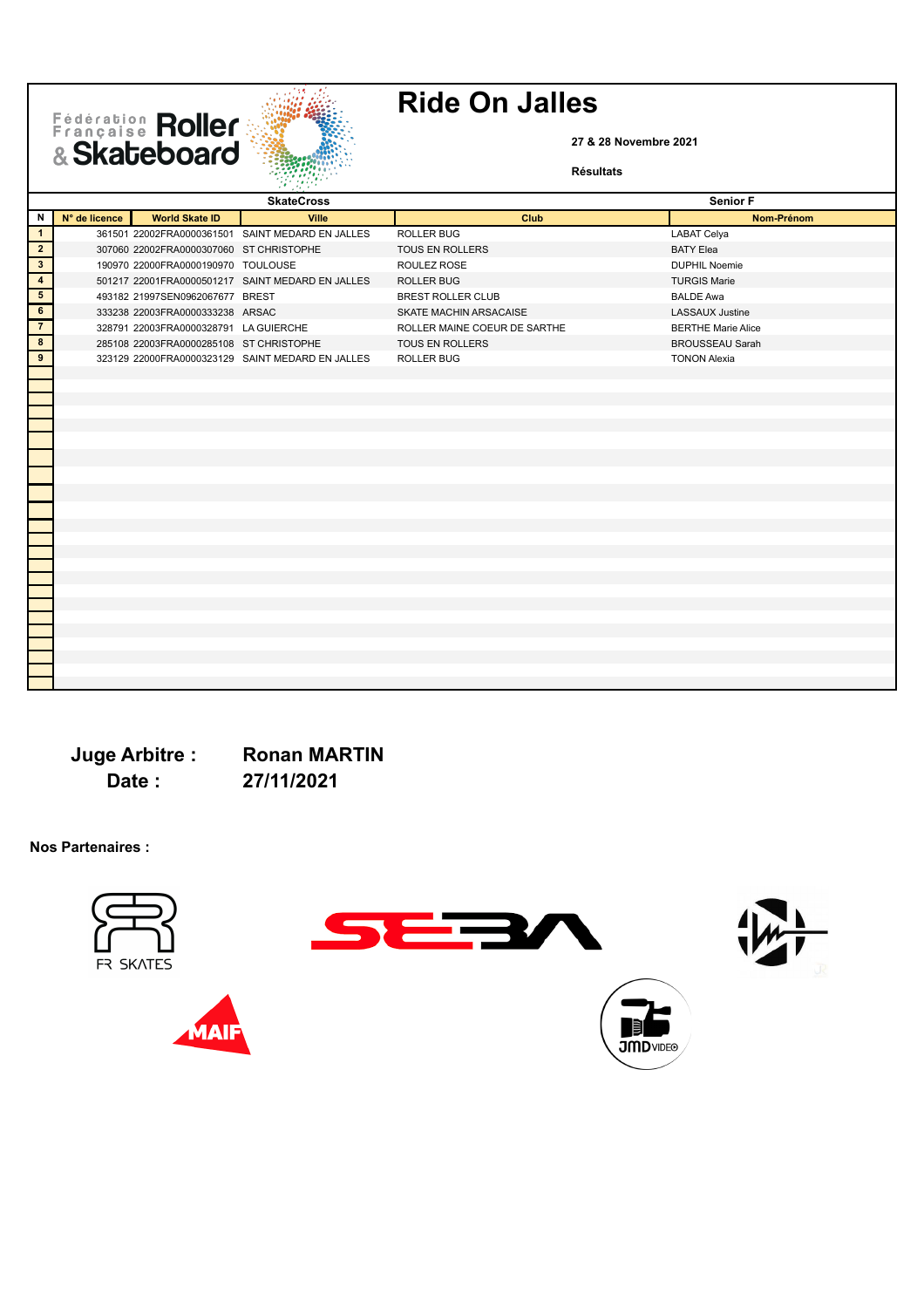**27 & 28 Novembre 2021** 

**Résultats**

|                         | 98 (a.H       |                                         |                                                  |                               |                           |  |
|-------------------------|---------------|-----------------------------------------|--------------------------------------------------|-------------------------------|---------------------------|--|
|                         |               |                                         | <b>SkateCross</b>                                |                               | <b>Senior M</b>           |  |
| N                       | N° de licence | <b>World Skate ID</b>                   | Ville                                            | Club                          | Nom-Prénom                |  |
| $\mathbf{1}$            |               |                                         | 170130 11992FRA0000170130 SAINT MEDARD EN JALLES | ROLLER BUG                    | LE GOFF Kieran            |  |
| $\overline{2}$          |               | 322523 12003FRA0000322523 BREST         |                                                  | <b>BREST ROLLER CLUB</b>      | LE GAC Gaetan             |  |
| $\overline{\mathbf{3}}$ |               | 270683 12002FRA0000270683 COLOMIERS     |                                                  | <b>USC ACROLLER</b>           | <b>NEY Alexandre</b>      |  |
| $\overline{4}$          |               | 290205 11997FRA0000290205 ST CHRISTOPHE |                                                  | TOUS EN ROLLERS               | <b>DUBREUIL Maxime</b>    |  |
| $5\phantom{.0}$         |               | 362037 11979FRA0000362037 ST CHRISTOPHE |                                                  | TOUS EN ROLLERS               | <b>AUGER Guillaume</b>    |  |
| 6                       |               | 455779 11983FRA0000455779 ST CHRISTOPHE |                                                  | TOUS EN ROLLERS               | <b>CHEVILLON Emmanuel</b> |  |
| $\overline{7}$          |               | 348129 11991FRA0000348129 TOULOUSE      |                                                  | ROULEZ ROSE                   | LE GUENNEC Jeremy         |  |
| 8                       |               | 511150 12002FRA0000511150 ARSAC         |                                                  | <b>SKATE MACHIN ARSACAISE</b> | <b>DELOCHE Lois</b>       |  |
| 9                       |               | 458132 11985FRA0000458132 TOULOUSE      |                                                  | ROULEZ ROSE                   | SPECK Jeremie             |  |
|                         |               |                                         |                                                  |                               |                           |  |
|                         |               |                                         |                                                  |                               |                           |  |
|                         |               |                                         |                                                  |                               |                           |  |
|                         |               |                                         |                                                  |                               |                           |  |
|                         |               |                                         |                                                  |                               |                           |  |
|                         |               |                                         |                                                  |                               |                           |  |
|                         |               |                                         |                                                  |                               |                           |  |
|                         |               |                                         |                                                  |                               |                           |  |
|                         |               |                                         |                                                  |                               |                           |  |
|                         |               |                                         |                                                  |                               |                           |  |
|                         |               |                                         |                                                  |                               |                           |  |
|                         |               |                                         |                                                  |                               |                           |  |
|                         |               |                                         |                                                  |                               |                           |  |
|                         |               |                                         |                                                  |                               |                           |  |
|                         |               |                                         |                                                  |                               |                           |  |
|                         |               |                                         |                                                  |                               |                           |  |
|                         |               |                                         |                                                  |                               |                           |  |
|                         |               |                                         |                                                  |                               |                           |  |
|                         |               |                                         |                                                  |                               |                           |  |
|                         |               |                                         |                                                  |                               |                           |  |
|                         |               |                                         |                                                  |                               |                           |  |

## **Juge Arbitre : Ronan MARTIN Date : 27/11/2021**

Fédération Roller

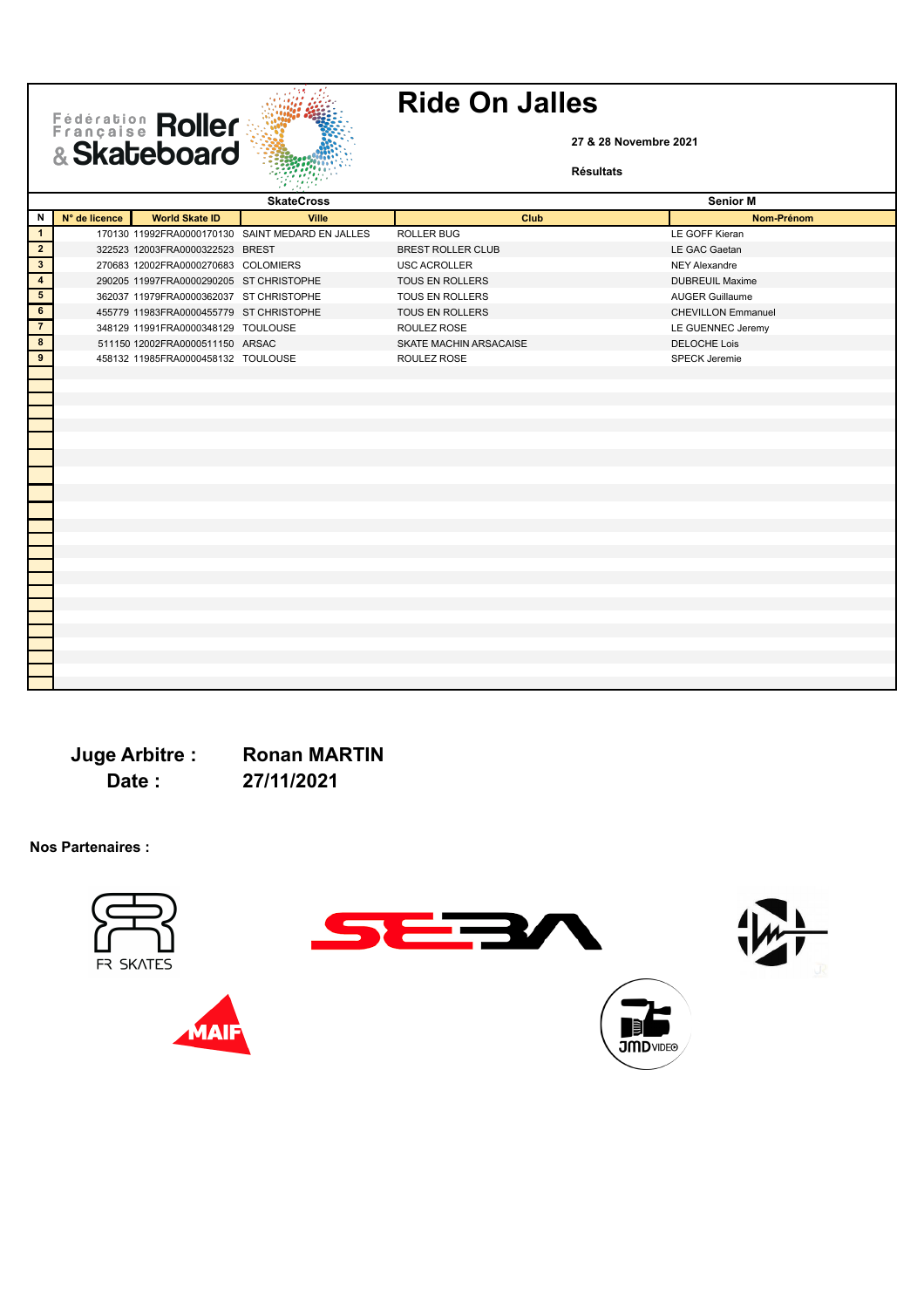Fédération Roller

#### **27 & 28 Novembre 2021**

**Résultats**

|                          |               |                                           | et volent<br>Speed                               |                              | U10-U13 Mixte            |                         |
|--------------------------|---------------|-------------------------------------------|--------------------------------------------------|------------------------------|--------------------------|-------------------------|
| Ν                        | N° de licence | <b>World Skate ID</b>                     | Club                                             | Nom-Prénom                   | <b>Qualif. best time</b> | <b>Finals best time</b> |
| $\blacksquare$           |               |                                           | 420885 12010FRA0000420885 SKATE MACHIN ARSACAISE | <b>MARCHAL Esteban</b>       | 6,198                    | 7,263                   |
| $\overline{2}$           |               |                                           | 320729 22011FRA0000320729 BREST ROLLER CLUB      | JEZEQUEL Oceane              | 7,877                    | 8,014                   |
| $\overline{\mathbf{3}}$  |               | 460327 22010FRA0000460327 USC ACROLLER    |                                                  | <b>CASTAING Oceane</b>       | 8,885                    | 8,84                    |
| $\overline{4}$           |               | 481349 22010FRA0000481349 GRAVES ROLLER   |                                                  | LE GALL Oranne               | 9,121                    | 8,845                   |
| $\overline{\phantom{0}}$ |               | 475990 22010FRA0000475990 USC ACROLLER    |                                                  | <b>ESTINGOY Louane</b>       | 10,359                   | 9,586                   |
| $\overline{6}$           |               | 405570 22011FRA0000405570 TOUS EN ROLLERS |                                                  | <b>FERCOCQ Louise</b>        | 10,414                   | 10,5                    |
| $\overline{7}$           |               | 482451 12010FRA0000482451 ROLLER BUG      |                                                  | ZIMMER Aurelien              | 10,871                   | 9,462                   |
| $\overline{\mathbf{8}}$  |               | 479880 22011FRA0000479880 ROLLER BUG      |                                                  | <b>GARCIA JIE Julia</b>      | 11,005                   | 11,321                  |
| $\overline{9}$           |               |                                           | 371430 22011FRA0000371430 SKATE MACHIN ARSACAISE | <b>COUTURIER Melyssandre</b> | 12,994 -                 |                         |
| $\overline{10}$          |               |                                           | 460002 22011FRA0000460002 SKATE MACHIN ARSACAISE | VANOVERFELD Laurine          | 13,566 -                 |                         |
| 11                       |               |                                           | 428073 22011FRA0000428073 SKATE MACHIN ARSACAISE | <b>GOMEZ Elisa</b>           | 13,967 -                 |                         |
|                          |               |                                           |                                                  |                              |                          |                         |
|                          |               |                                           |                                                  |                              |                          |                         |
|                          |               |                                           |                                                  |                              |                          |                         |
|                          |               |                                           |                                                  |                              |                          |                         |
|                          |               |                                           |                                                  |                              |                          |                         |
|                          |               |                                           |                                                  |                              |                          |                         |
|                          |               |                                           |                                                  |                              |                          |                         |
|                          |               |                                           |                                                  |                              |                          |                         |
|                          |               |                                           |                                                  |                              |                          |                         |
|                          |               |                                           |                                                  |                              |                          |                         |
|                          |               |                                           |                                                  |                              |                          |                         |
|                          |               |                                           |                                                  |                              |                          |                         |
|                          |               |                                           |                                                  |                              |                          |                         |
|                          |               |                                           |                                                  |                              |                          |                         |
|                          |               |                                           |                                                  |                              |                          |                         |
|                          |               |                                           |                                                  |                              |                          |                         |
|                          |               |                                           |                                                  |                              |                          |                         |
|                          |               |                                           |                                                  |                              |                          |                         |
|                          |               |                                           |                                                  |                              |                          |                         |
|                          |               |                                           |                                                  |                              |                          |                         |
|                          |               |                                           |                                                  |                              |                          |                         |

## **Juge Arbitre : Ronan MARTIN Date : 27/11/2021**

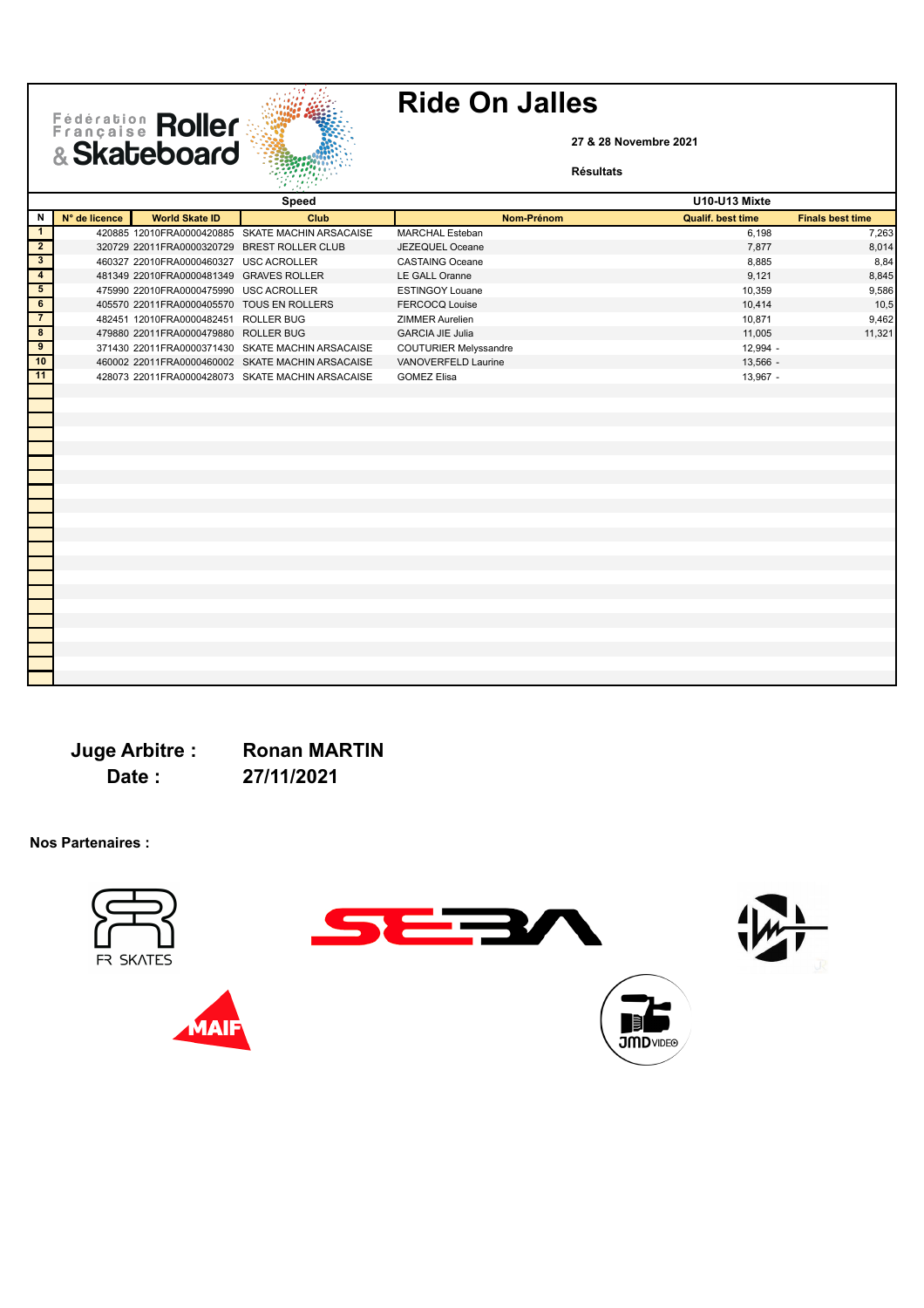



#### **27 & 28 Novembre 2021**

**Résultats**

|                         |               |                                           | n a shekar<br>Speed                              |                           | U14-U16 F                |                         |
|-------------------------|---------------|-------------------------------------------|--------------------------------------------------|---------------------------|--------------------------|-------------------------|
| N                       | N° de licence | <b>World Skate ID</b>                     | <b>Club</b>                                      | Nom-Prénom                | <b>Qualif. best time</b> | <b>Finals best time</b> |
| $\overline{\mathbf{u}}$ |               | 341219 22008FRA0000341219 ROLLER BUG      |                                                  | <b>MILETTO Aude</b>       | 5,115                    | 6,059                   |
| $\overline{2}$          |               | 412716 22008FRA0000412716 TOUS EN ROLLERS |                                                  | <b>CHAMPION Melissa</b>   | 5,371                    | 5,967                   |
| $\overline{\mathbf{3}}$ |               | 287377 22007FRA0000287377 SPUC PESSAC     |                                                  | <b>BLIN Lisa</b>          | 6,225                    | 6,823                   |
| $\overline{4}$          |               | 418703 22007FRA0000418703 GRAVES ROLLER   |                                                  | <b>CORVELLEC Clarisse</b> | 6,297                    | 6,928                   |
| $5\overline{)}$         |               | 418808 22008FRA0000418808 GRAVES ROLLER   |                                                  | <b>LAMARQUE Elise</b>     | 6,634                    | 7,324                   |
| $6\overline{6}$         |               |                                           | 420828 22009FRA0000420828 SKATE MACHIN ARSACAISE | <b>BABINSKY Marie</b>     | 6.734                    | 7,589                   |
| $\overline{7}$          |               |                                           | 301279 22009FRA0000301279 BREST ROLLER CLUB      | JEZEQUEL Clara            | 6,758                    | 7,163                   |
| $\overline{\mathbf{8}}$ |               | 465432 22009FRA0000465432 GRAVES ROLLER   |                                                  | PUJOL ARBAUDIE Zoe        | 6,888                    | 7,475                   |
| 9                       |               | 435811 22009FRA0000435811 ROLLER BUG      |                                                  | <b>LEMOINE Camille</b>    | 7,344                    |                         |
| 10                      |               |                                           | 421649 22009FRA0000421649 SKATE MACHIN ARSACAISE | LOPEZ Chiara              | 7,354                    |                         |
| $\frac{1}{11}$          |               | 323131 22007FRA0000323131 ROLLER BUG      |                                                  | <b>TONON Alizee</b>       | 7,543                    |                         |
| 12                      |               | 440037 22008FRA0000440037 GRAVES ROLLER   |                                                  | <b>BELLANGER Emilie</b>   | 7,642                    |                         |
| $\overline{13}$         |               | 430308 22008FRA0000430308 GRAVES ROLLER   |                                                  | <b>VENEC Abie</b>         | 8,214                    |                         |
| 14                      |               | 390570 22007FRA0000390570 ROLLER BUG      |                                                  | UTHURBURU Sara            | 8,259                    |                         |
| 15                      |               | 492826 22009FRA0000492826 GRAVES ROLLER   |                                                  | JEANNEAU Rachel           | 10,04                    |                         |
|                         |               |                                           |                                                  |                           |                          |                         |
| h                       |               |                                           |                                                  |                           |                          |                         |
|                         |               |                                           |                                                  |                           |                          |                         |
|                         |               |                                           |                                                  |                           |                          |                         |
|                         |               |                                           |                                                  |                           |                          |                         |
|                         |               |                                           |                                                  |                           |                          |                         |
|                         |               |                                           |                                                  |                           |                          |                         |
|                         |               |                                           |                                                  |                           |                          |                         |
|                         |               |                                           |                                                  |                           |                          |                         |
|                         |               |                                           |                                                  |                           |                          |                         |
|                         |               |                                           |                                                  |                           |                          |                         |
|                         |               |                                           |                                                  |                           |                          |                         |
|                         |               |                                           |                                                  |                           |                          |                         |
|                         |               |                                           |                                                  |                           |                          |                         |
|                         |               |                                           |                                                  |                           |                          |                         |
|                         |               |                                           |                                                  |                           |                          |                         |
|                         |               |                                           |                                                  |                           |                          |                         |

## **Juge Arbitre : Ronan MARTIN Date : 27/11/2021**

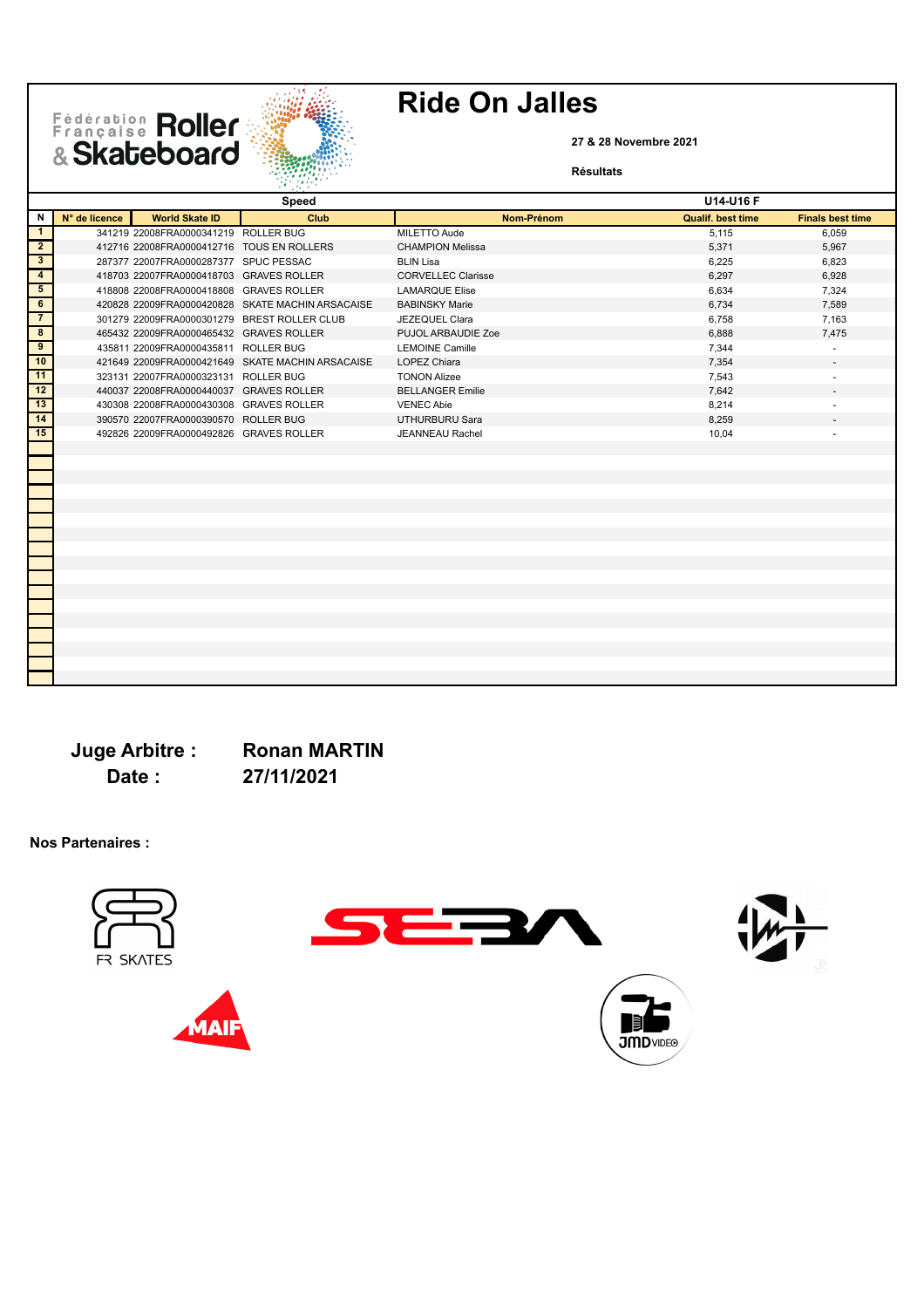Fédération Roller



#### **27 & 28 Novembre 2021**

**Résultats**

| t Tradesh<br><b>Speed</b> |               |                                           |                                                  | U14-U16 M                      |                          |                         |
|---------------------------|---------------|-------------------------------------------|--------------------------------------------------|--------------------------------|--------------------------|-------------------------|
| Ν                         | N° de licence | <b>World Skate ID</b>                     | <b>Club</b>                                      | Nom-Prénom                     | <b>Qualif. best time</b> | <b>Finals best time</b> |
| $\mathbf{1}$              |               | 320829 12007FRA0000320829 ROLLER BUG      |                                                  | COUPEAUD Julien                | 4,698                    | 5,475                   |
| $\overline{2}$            |               | 343160 12008FRA0000343160 TOUS EN ROLLERS |                                                  | <b>JUGIEAU Bastien</b>         | 5,221                    | 5,667                   |
| $\overline{\mathbf{3}}$   |               |                                           | 381090 12008FRA0000381090 SKATE MACHIN ARSACAISE | <b>GOMEZ Esteve</b>            | 5,664                    | 6,394                   |
| $\overline{4}$            |               |                                           | 367679 12009FRA0000367679 SKATE MACHIN ARSACAISE | <b>LACROIX Paul</b>            | 5,817                    | 6,335                   |
| $5\overline{)}$           |               |                                           | 319539 12009FRA0000319539 BREST ROLLER CLUB      | ROUDAUT Titouan                | 5,921                    | 6,547                   |
| 6                         |               | 418726 12008FRA0000418726 GRAVES ROLLER   |                                                  | <b>SORGE Arthur</b>            | 6,08                     | 6,501                   |
| $\overline{7}$            |               | 356703 12008FRA0000356703 GRAVES ROLLER   |                                                  | PROFFIT Simon                  | 6,164                    | 7,367                   |
| $\overline{\mathbf{8}}$   |               | 346546 12008FRA0000346546 USC ACROLLER    |                                                  | <b>LELLOUCHI Mohamed Amine</b> | 6,226                    | 7,616                   |
| $\overline{9}$            |               | 341835 12009FRA0000341835 SPUC PESSAC     |                                                  | <b>GERBE Emilien</b>           | 6,507                    |                         |
| 10                        |               | 260860 12007FRA0000260860 ROLLER BUG      |                                                  | <b>METAYER Clement</b>         | 6,562                    |                         |
| 11                        |               |                                           | 447495 12009FRA0000447495 TROUPE ROLLER MELLOISE | <b>THOREUX Kellian</b>         | 7,48                     |                         |
| 12                        |               | 385636 12008FRA0000385636 TOUS EN ROLLERS |                                                  | <b>BERNARDINI Guiliann</b>     | 8,322                    |                         |
| 13                        |               | 346651 12008FRA0000346651 LEOGLISS        |                                                  | <b>CUETO Esteban</b>           | 8,816                    |                         |
| 14                        |               |                                           | 456212 12009FRA0000456212 SKATE MACHIN ARSACAISE | <b>GERMAIN Baptiste</b>        | 9,603                    |                         |
|                           |               |                                           |                                                  |                                |                          |                         |
|                           |               |                                           |                                                  |                                |                          |                         |
|                           |               |                                           |                                                  |                                |                          |                         |
|                           |               |                                           |                                                  |                                |                          |                         |
|                           |               |                                           |                                                  |                                |                          |                         |
|                           |               |                                           |                                                  |                                |                          |                         |
|                           |               |                                           |                                                  |                                |                          |                         |
|                           |               |                                           |                                                  |                                |                          |                         |
|                           |               |                                           |                                                  |                                |                          |                         |
|                           |               |                                           |                                                  |                                |                          |                         |
|                           |               |                                           |                                                  |                                |                          |                         |
|                           |               |                                           |                                                  |                                |                          |                         |
|                           |               |                                           |                                                  |                                |                          |                         |
|                           |               |                                           |                                                  |                                |                          |                         |
|                           |               |                                           |                                                  |                                |                          |                         |
|                           |               |                                           |                                                  |                                |                          |                         |
|                           |               |                                           |                                                  |                                |                          |                         |
|                           |               |                                           |                                                  |                                |                          |                         |

## **Juge Arbitre : Ronan MARTIN Date : 27/11/2021**

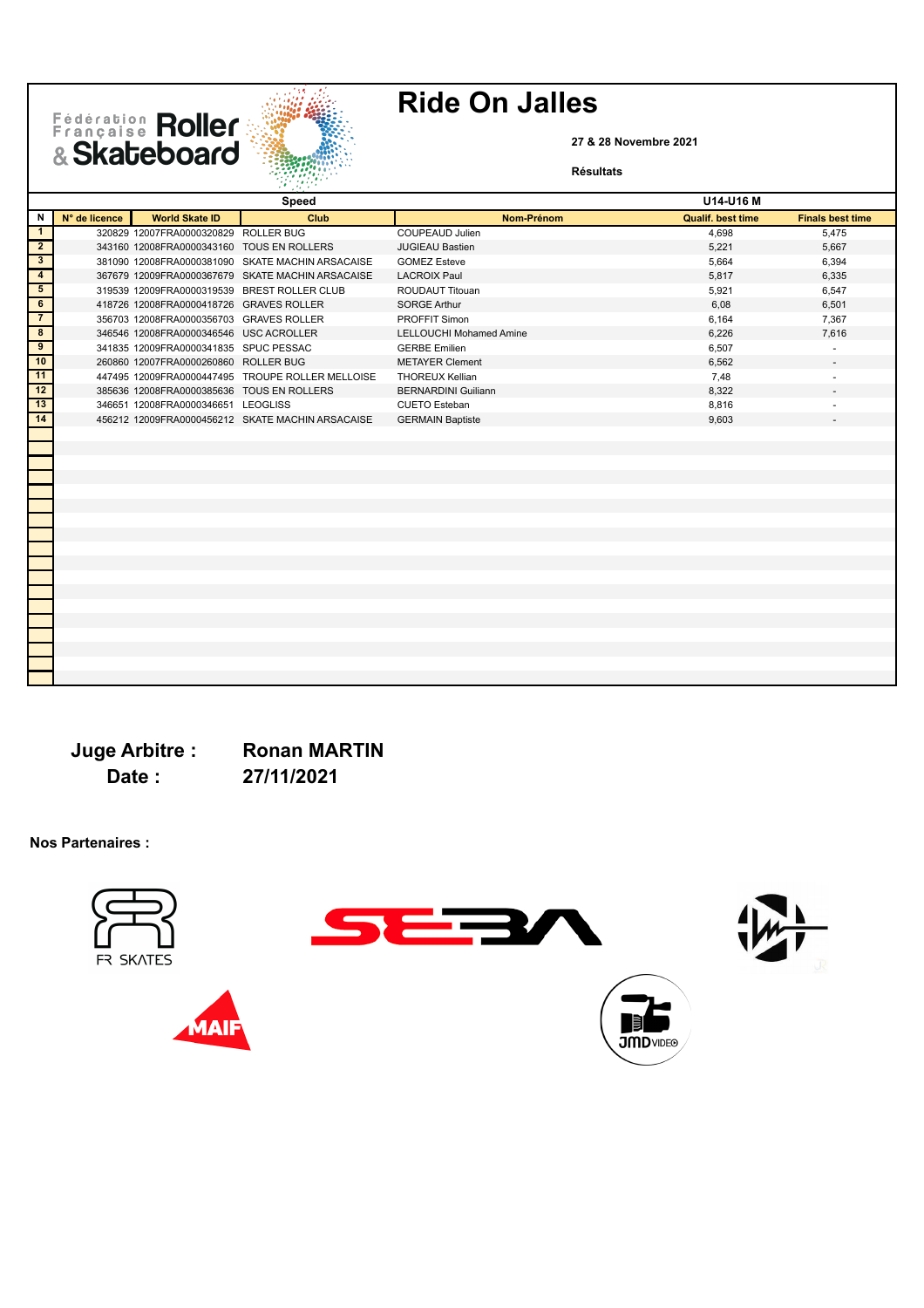Fédération Roller



#### **27 & 28 Novembre 2021**

**Résultats**

| 计数据程序                    |               |                                           |                                                                   |                         |                          |                         |
|--------------------------|---------------|-------------------------------------------|-------------------------------------------------------------------|-------------------------|--------------------------|-------------------------|
|                          |               |                                           | Speed                                                             |                         | U17-U19 F                |                         |
| N                        | N° de licence | <b>World Skate ID</b>                     | Club                                                              | Nom-Prénom              | <b>Qualif. best time</b> | <b>Finals best time</b> |
| $\overline{1}$           |               |                                           | 320650 22006FRA0000320650 BREST ROLLER CLUB                       | <b>LECOMTE Marie</b>    | 5,154                    | 6,043                   |
| $\overline{2}$           |               | 341221 22004FRA0000341221 GRAVES ROLLER   |                                                                   | <b>DARRIGRAND Lea</b>   | 5,246                    | 6,018                   |
| $\overline{\mathbf{3}}$  |               |                                           | 241368 22004FRA0000241368 BREST ROLLER CLUB                       | RIVOALEN Klervi         | 5,501                    | 6,351                   |
| $\overline{4}$           |               | 280770 22004FRA0000280770 USC ACROLLER    |                                                                   | <b>BRIOT Noelie</b>     | 5,697                    | 7,115                   |
| $\overline{\phantom{0}}$ |               |                                           | 322545 22006FRA0000322545 BREST ROLLER CLUB                       | LE GAC Margaux          | 5,96                     |                         |
| $\overline{6}$           |               |                                           | 242773 22004FRA0000242773 BREST ROLLER CLUB                       | <b>APPRIOU Floriane</b> | 6,062                    |                         |
| $\overline{7}$           |               |                                           | 281764 22004FRA0000281764 ROLLER MAINE COEUR DE SARTJEANDEL Maeve |                         | 6,501                    |                         |
| $\overline{\mathbf{8}}$  |               | 300871 22006FRA0000300871 ROLLER BUG      |                                                                   | <b>LEMOINE Syria</b>    | 7,656                    |                         |
| $\overline{9}$           |               |                                           | 496988 22005FRA0000496988 SKATE MACHIN ARSACAISE                  | CARVALHO Andrea         | 9,809                    |                         |
| 10                       |               | 302701 22006FRA0000302701 TOUS EN ROLLERS |                                                                   | <b>DURAND Celia</b>     | 10,432                   |                         |
|                          |               |                                           |                                                                   |                         |                          |                         |
|                          |               |                                           |                                                                   |                         |                          |                         |
|                          |               |                                           |                                                                   |                         |                          |                         |
|                          |               |                                           |                                                                   |                         |                          |                         |
|                          |               |                                           |                                                                   |                         |                          |                         |
|                          |               |                                           |                                                                   |                         |                          |                         |
|                          |               |                                           |                                                                   |                         |                          |                         |
|                          |               |                                           |                                                                   |                         |                          |                         |
|                          |               |                                           |                                                                   |                         |                          |                         |
|                          |               |                                           |                                                                   |                         |                          |                         |
|                          |               |                                           |                                                                   |                         |                          |                         |
|                          |               |                                           |                                                                   |                         |                          |                         |
|                          |               |                                           |                                                                   |                         |                          |                         |
|                          |               |                                           |                                                                   |                         |                          |                         |
|                          |               |                                           |                                                                   |                         |                          |                         |
|                          |               |                                           |                                                                   |                         |                          |                         |
|                          |               |                                           |                                                                   |                         |                          |                         |
|                          |               |                                           |                                                                   |                         |                          |                         |
|                          |               |                                           |                                                                   |                         |                          |                         |
|                          |               |                                           |                                                                   |                         |                          |                         |
|                          |               |                                           |                                                                   |                         |                          |                         |
|                          |               |                                           |                                                                   |                         |                          |                         |
|                          |               |                                           |                                                                   |                         |                          |                         |

## **Juge Arbitre : Ronan MARTIN Date : 27/11/2021**

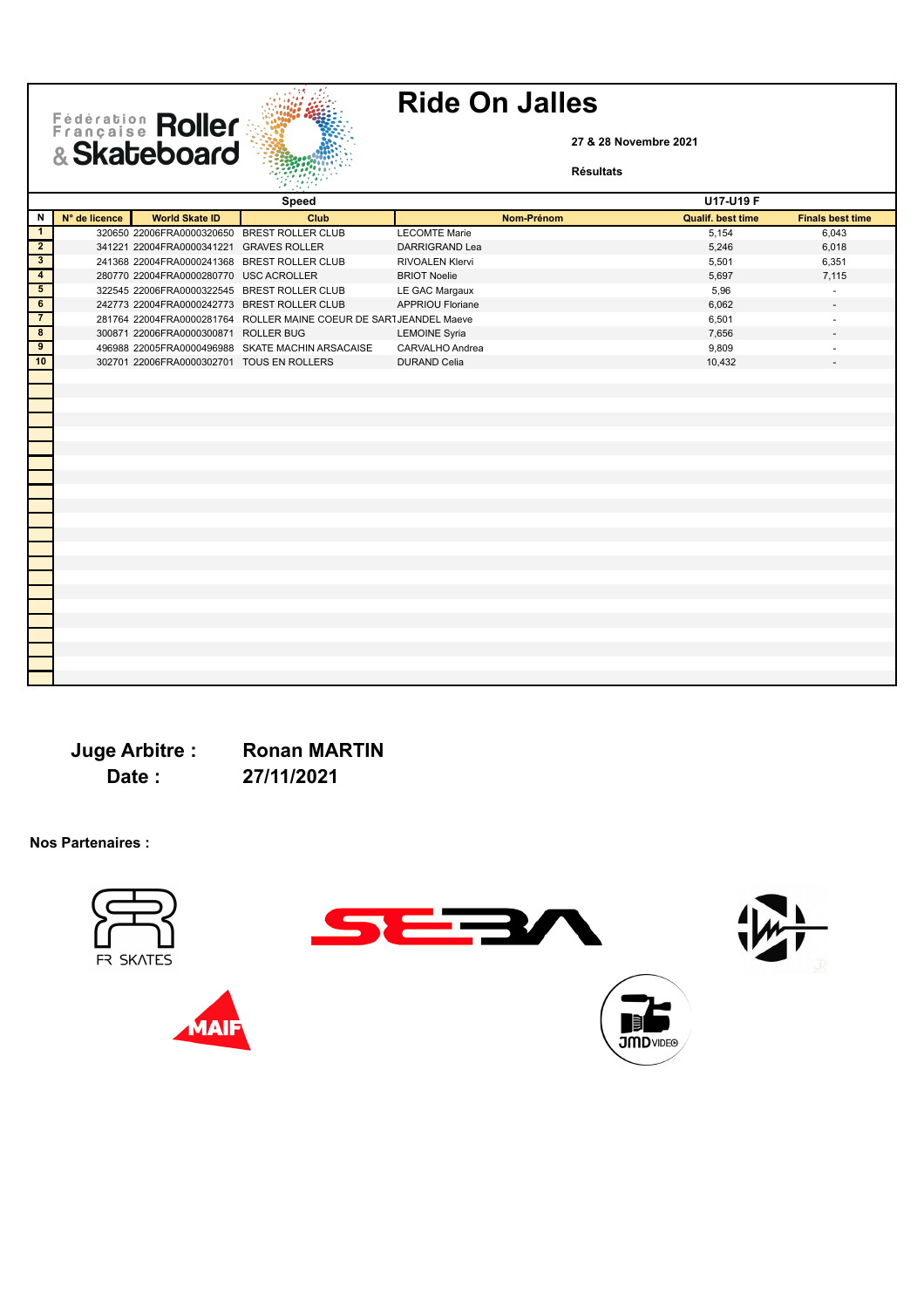



#### **27 & 28 Novembre 2021**

**Résultats**

|                         | 35 MW         |                                           |                                                                     |                         |                          |                         |  |
|-------------------------|---------------|-------------------------------------------|---------------------------------------------------------------------|-------------------------|--------------------------|-------------------------|--|
|                         |               |                                           | Speed                                                               |                         | U17-U19 M                |                         |  |
| Ν                       | N° de licence | <b>World Skate ID</b>                     | Club                                                                | Nom-Prénom              | <b>Qualif. best time</b> | <b>Finals best time</b> |  |
| $\overline{1}$          |               | 304756 12005FRA0000304756 ROLLER BUG      |                                                                     | <b>DAYRIES Liam</b>     | 4,546                    | 5,248                   |  |
| $\overline{1}$          |               | 236882 12004FRA0000236882 SPUC PESSAC     |                                                                     | <b>BLIN Alexis</b>      | 4,602                    | 5,432                   |  |
| $\overline{\mathbf{3}}$ |               |                                           | 347862 12005FRA0000347862 ROLLER SKATING BRESSUIRAIS REIGNIER Lenny |                         | 4,707                    | 5,122                   |  |
| $\overline{4}$          |               |                                           | 315065 12006FRA0000315065 BREST ROLLER CLUB                         | ROUDAUT Mael            | 4,913                    | 5,8                     |  |
| $5\overline{)}$         |               |                                           | 300924 12005FRA0000300924 ROLLER SPORTS DIONYSIEN                   | <b>MORBOEUF Mathys</b>  | 5,159                    |                         |  |
| $\overline{6}$          |               | 329592 12005FRA0000329592 TOUS EN ROLLERS |                                                                     | <b>JUGIEAU Thibault</b> | 5,175                    |                         |  |
| $\overline{7}$          |               | 284375 12005FRA0000284375 SPUC PESSAC     |                                                                     | <b>TRIJEAN Maxime</b>   | 5,227                    | $\overline{a}$          |  |
| $\overline{\mathbf{8}}$ |               | 445626 12006FRA0000445626 LES SAUTERELLES |                                                                     | POORT NOCQUET Noe       | 5,348                    |                         |  |
| $\overline{9}$          |               |                                           | 279615 12005FRA0000279615 BREST ROLLER CLUB                         | NISSE Lydian            | 6,416                    |                         |  |
|                         |               |                                           |                                                                     |                         |                          |                         |  |
|                         |               |                                           |                                                                     |                         |                          |                         |  |
|                         |               |                                           |                                                                     |                         |                          |                         |  |
|                         |               |                                           |                                                                     |                         |                          |                         |  |
|                         |               |                                           |                                                                     |                         |                          |                         |  |
|                         |               |                                           |                                                                     |                         |                          |                         |  |
|                         |               |                                           |                                                                     |                         |                          |                         |  |
|                         |               |                                           |                                                                     |                         |                          |                         |  |
|                         |               |                                           |                                                                     |                         |                          |                         |  |
|                         |               |                                           |                                                                     |                         |                          |                         |  |
|                         |               |                                           |                                                                     |                         |                          |                         |  |
|                         |               |                                           |                                                                     |                         |                          |                         |  |
|                         |               |                                           |                                                                     |                         |                          |                         |  |
|                         |               |                                           |                                                                     |                         |                          |                         |  |
|                         |               |                                           |                                                                     |                         |                          |                         |  |
|                         |               |                                           |                                                                     |                         |                          |                         |  |
|                         |               |                                           |                                                                     |                         |                          |                         |  |
|                         |               |                                           |                                                                     |                         |                          |                         |  |
|                         |               |                                           |                                                                     |                         |                          |                         |  |
|                         |               |                                           |                                                                     |                         |                          |                         |  |
|                         |               |                                           |                                                                     |                         |                          |                         |  |
|                         |               |                                           |                                                                     |                         |                          |                         |  |
|                         |               |                                           |                                                                     |                         |                          |                         |  |

## **Juge Arbitre : Ronan MARTIN Date : 27/11/2021**

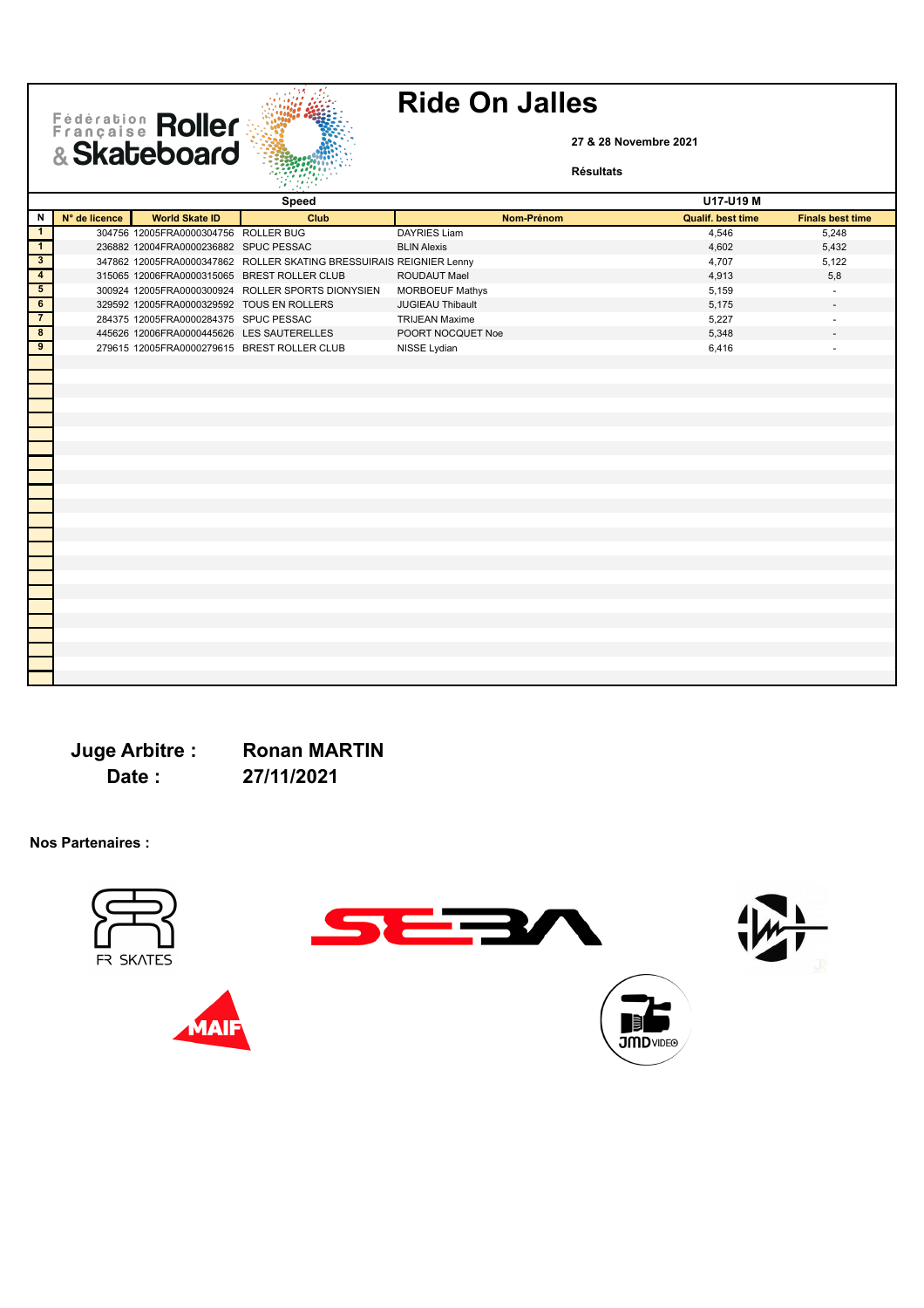



### **27 & 28 Novembre 2021**

**Résultats**

|                         |               |                                           | 17. VII. 1<br>Speed                                                    |                        | Senior F                 |                         |
|-------------------------|---------------|-------------------------------------------|------------------------------------------------------------------------|------------------------|--------------------------|-------------------------|
| N                       | N° de licence | <b>World Skate ID</b>                     | Club                                                                   | Nom-Prénom             | <b>Qualif. best time</b> | <b>Finals best time</b> |
| $\mathbf{1}$            |               | 203181 21998FRA0000203181 SPUC PESSAC     |                                                                        | <b>MORENO Laurine</b>  | 4,846                    | 5,541                   |
| $\overline{2}$          |               | 361501 22002FRA0000361501 ROLLER BUG      |                                                                        | <b>LABAT Celya</b>     | 5,218                    | 5,79                    |
| $\overline{\mathbf{3}}$ |               | 269764 22002FRA0000269764 LES SAUTERELLES |                                                                        | CASTANHEIRA Aude       | 5,319                    | 6,284                   |
| $\overline{4}$          |               |                                           | 333238 22003FRA0000333238 SKATE MACHIN ARSACAISE                       | <b>LASSAUX Justine</b> | 5,79                     | 6,648                   |
| $\overline{5}$          |               | 98612 21993FRA0000098612 LES SAUTERELLES  |                                                                        | <b>AUTIN Bettina</b>   | 5,814                    |                         |
| $\overline{6}$          |               | 285108 22003FRA0000285108 TOUS EN ROLLERS |                                                                        | <b>BROUSSEAU Sarah</b> | 5,835                    |                         |
|                         |               | 307060 22002FRA0000307060 TOUS EN ROLLERS |                                                                        | <b>BATY Elea</b>       | 6,014                    |                         |
| $\overline{\mathbf{8}}$ |               |                                           | 328791 22003FRA0000328791 ROLLER MAINE COEUR DE SARTBERTHE Marie Alice |                        | <b>DQ</b>                |                         |
|                         |               |                                           |                                                                        |                        |                          |                         |
|                         |               |                                           |                                                                        |                        |                          |                         |
|                         |               |                                           |                                                                        |                        |                          |                         |
|                         |               |                                           |                                                                        |                        |                          |                         |
|                         |               |                                           |                                                                        |                        |                          |                         |
|                         |               |                                           |                                                                        |                        |                          |                         |
|                         |               |                                           |                                                                        |                        |                          |                         |
|                         |               |                                           |                                                                        |                        |                          |                         |
|                         |               |                                           |                                                                        |                        |                          |                         |
|                         |               |                                           |                                                                        |                        |                          |                         |
|                         |               |                                           |                                                                        |                        |                          |                         |
|                         |               |                                           |                                                                        |                        |                          |                         |
|                         |               |                                           |                                                                        |                        |                          |                         |
|                         |               |                                           |                                                                        |                        |                          |                         |
|                         |               |                                           |                                                                        |                        |                          |                         |
|                         |               |                                           |                                                                        |                        |                          |                         |
|                         |               |                                           |                                                                        |                        |                          |                         |
|                         |               |                                           |                                                                        |                        |                          |                         |
|                         |               |                                           |                                                                        |                        |                          |                         |
|                         |               |                                           |                                                                        |                        |                          |                         |
|                         |               |                                           |                                                                        |                        |                          |                         |
|                         |               |                                           |                                                                        |                        |                          |                         |
|                         |               |                                           |                                                                        |                        |                          |                         |
|                         |               |                                           |                                                                        |                        |                          |                         |

### **Juge Arbitre : Ronan MARTIN Date : 27/11/2021**